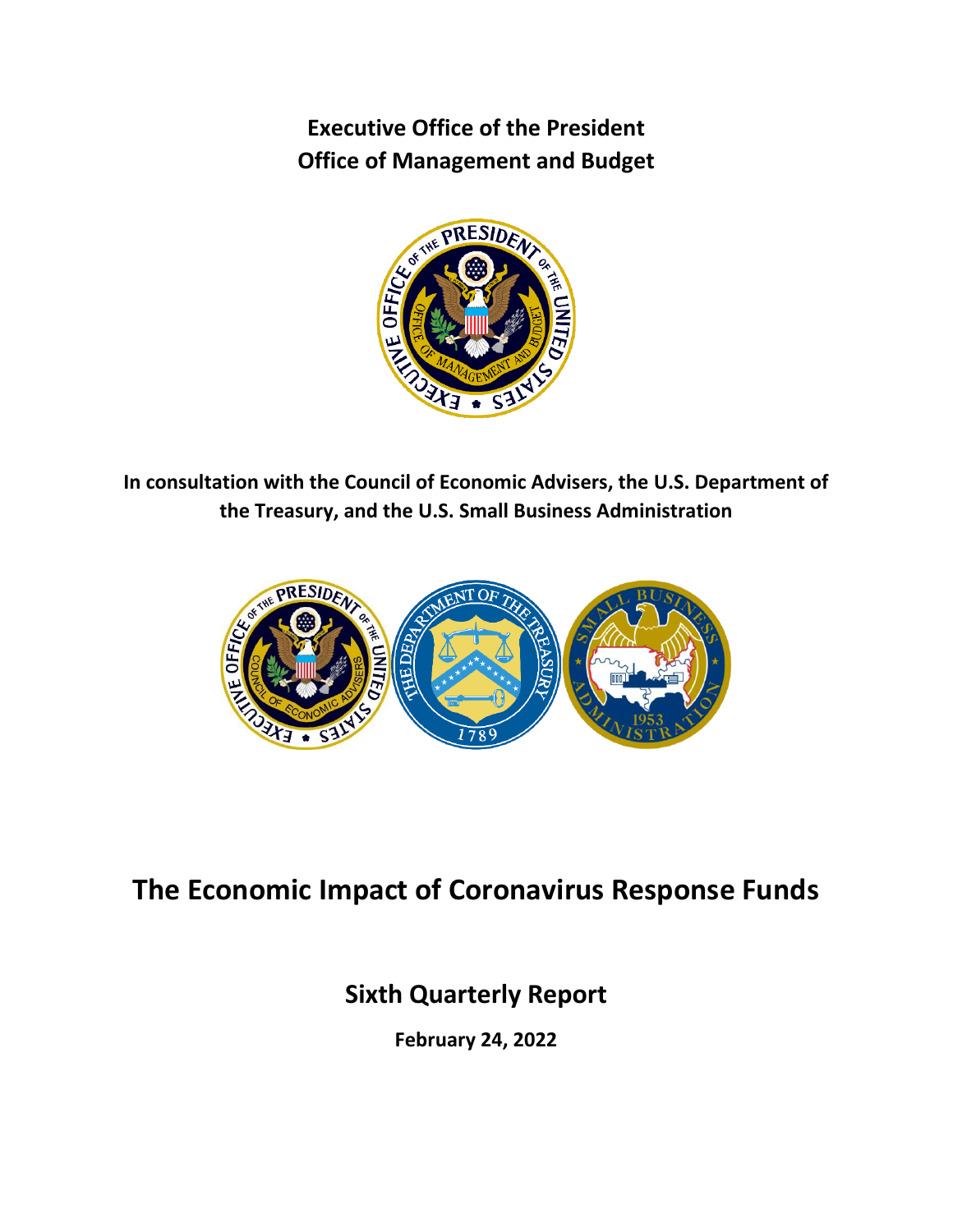# THE ECONOMIC IMPACT OF CORONAVIRUS RESPONSE FUNDS **SIXTH QUARTERLY REPORT**

# Contents

| How Small Businesses Have Responded to the Coronavirus Response Legislation  26 |
|---------------------------------------------------------------------------------|
|                                                                                 |
|                                                                                 |
|                                                                                 |
|                                                                                 |
|                                                                                 |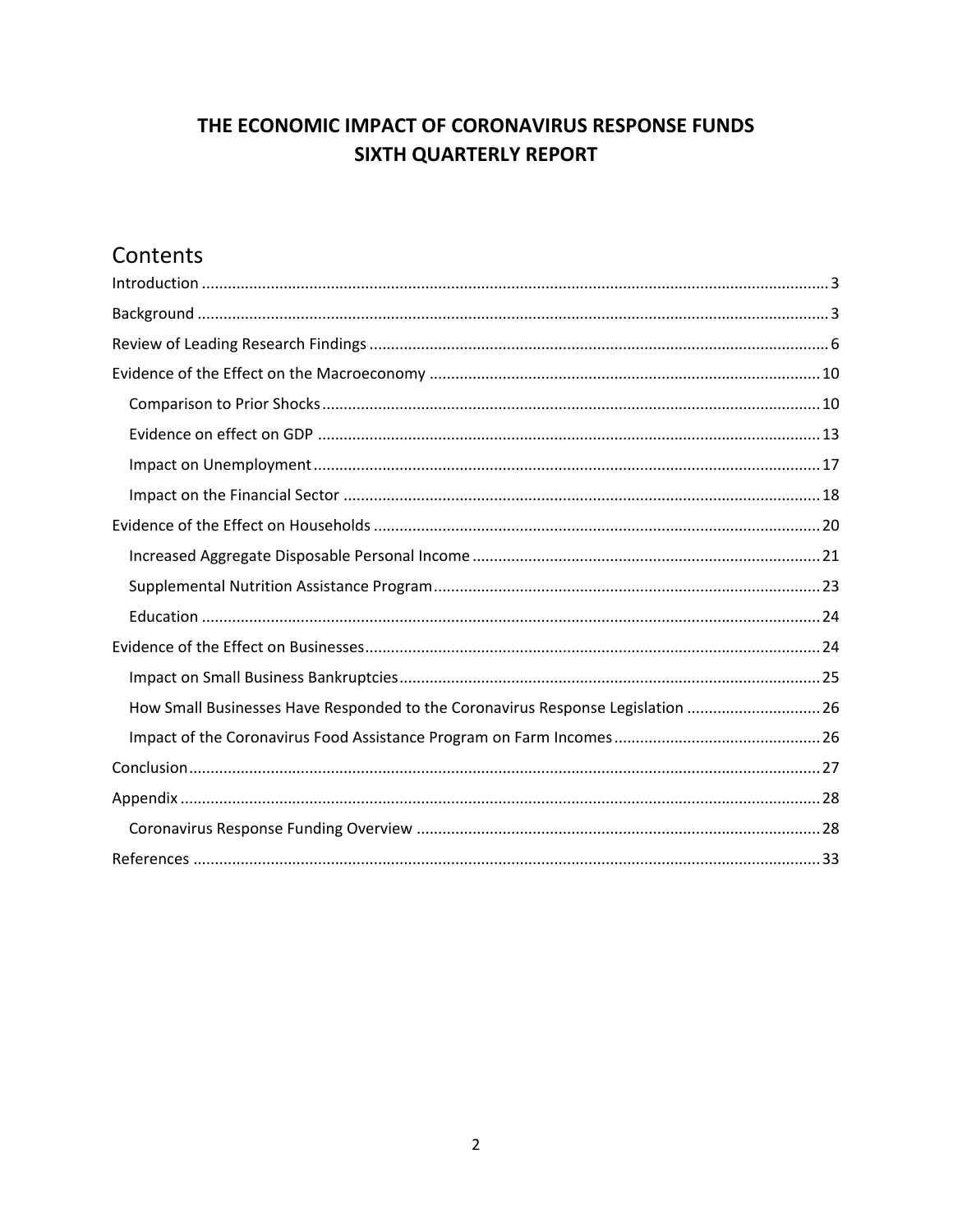## <span id="page-2-0"></span>Introduction

As part of the accountability and transparency provisions included in the Coronavirus Aid, Relief, and Economic Security (CARES) Act, the Office of Management and Budget (OMB), in consultation with the U.S. Department of the Treasury (Treasury), the Council of Economic Advisers (CEA), and the U.S. Small Business Administration (SBA), is charged with providing quarterly reports on the effects of certain Coronavirus response funds to the Congress and the public.<sup>1</sup> This report provides evidence regarding the effects of these funds through the third quarter of 2021 that are important to assessing the economic impact of the covered relief funds.

Evaluating the impact of Coronavirus response funds is fundamentally difficult due to the unprecedented nature and magnitude of the crisis. Moreover, as time goes on, it is generally not possible to disentangle the economic impacts of the 2020 pandemic legislation such as the CARES Act from the economic impacts of subsequent legislation such as the American Rescue Plan Act of 2021 (ARP) and from unrelated economic developments. Isolating the economic impact of the CARES Act will prove more and more difficult as time passes.

Prior iterations of this report provided two types of analysis covering the economic impact of the CARES Act and related pandemic-response legislation: they (1) used the most recent quarterly data to detail the cumulative state of the economic recovery, and (2) analyzed related research and academic findings. As of November 2021, GDP has surpassed its pre-pandemic level, and economic impacts of 2020 pandemic legislation have become even harder to distinguish from impacts of other developments. At the same time, the passage of time has enabled researchers to develop new findings on the impact of pandemic legislation. As a result, this report steps back from the quarterly data updates to focus on reviewing and synthesizing the available research, through the third quarter of 2021.

# <span id="page-2-1"></span>Background

 $\overline{\phantom{a}}$ 

The Coronavirus Aid, Relief, and Economic Security (CARES) Act, along with related legislation, was enacted at the end of March 2020 to counteract the economic crisis resulting from the COVID-19 pandemic, which led to nearly 21 million jobs lost in April 2020 and a second-quarter contraction in real GDP of over 31 percent at an annual rate. This legislation aimed to help fight the pandemic, provide relief to businesses dealing with the temporary closing of their businesses, and provide security for households while employees face furloughs, school and childcare closings, and other effects of stay-at-home and

<sup>&</sup>lt;sup>1</sup> The mandate for this report includes all 2020 pandemic-related legislation: Coronavirus Preparedness and Response Supplemental Appropriations Act; Families First Coronavirus Response Act; Coronavirus Aid, Relief, and Economic Security (CARES) Act; PPP and Health Care Enhancement Act; Consolidated Appropriations Act. See Appendix for details.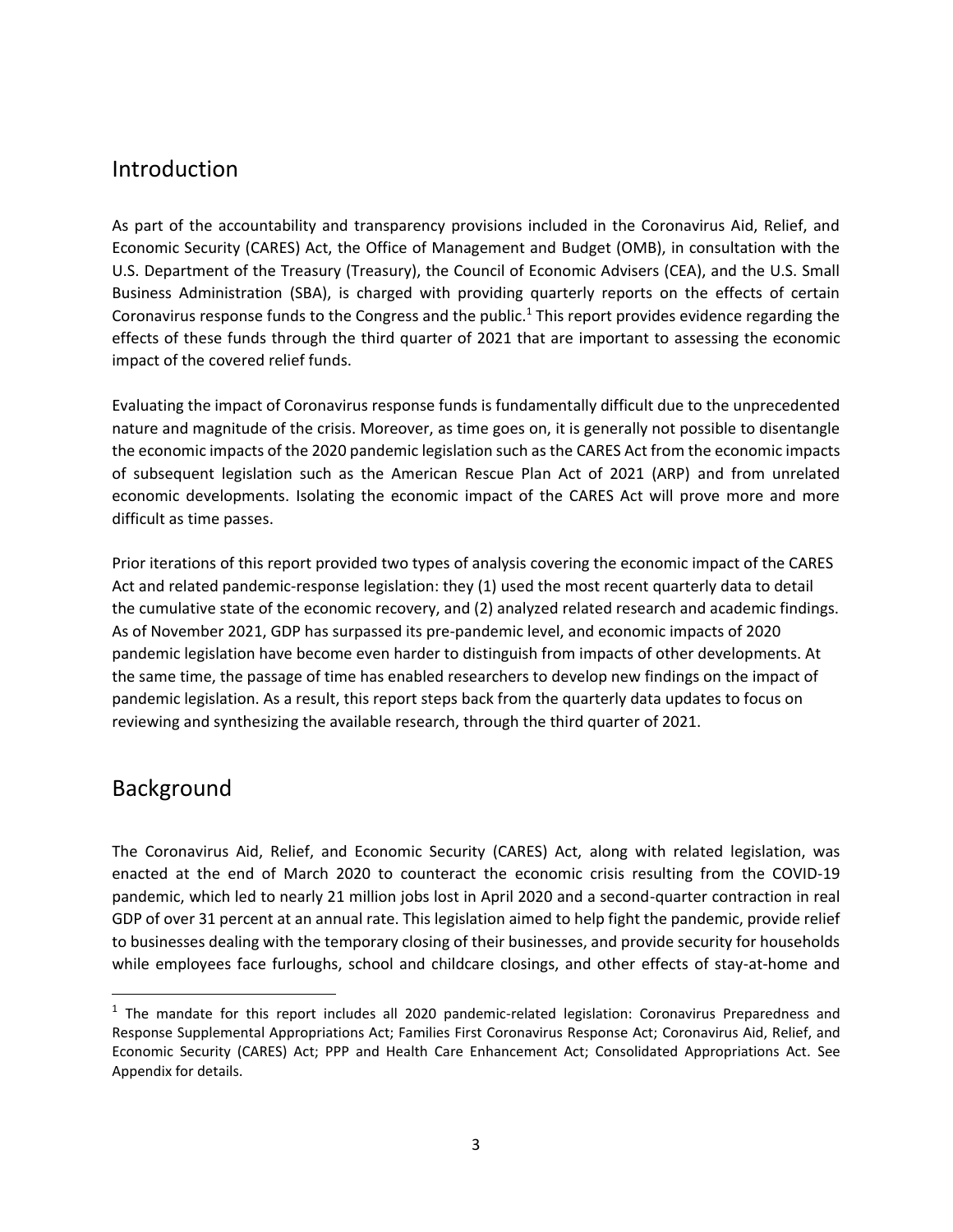quarantine orders. Combined with monetary policy support, this legislation formed a necessary policy response to the economic damage resulting from the pandemic.

The economic recovery progressed through the second and third quarters of 2020. After the unemployment rate spiked to 14.7 percent in April, it fell to 7.7 percent by the end of September.<sup>2</sup> Nonfarm payrolls fell by over 22 million from February to April, of which 52 percent was recovered through the end of the third quarter. By September, real retail sales were 4.4 percent above their February level.

At the end of December 2020, the Congress passed roughly \$900 billion of relief legislation to extend several key CARES Act provisions and support vaccine production and distribution. January's economic data partially reflected this additional stimulus. The unemployment rate fell to 6.3 percent in January of 2021, paired with a modest increase in payroll employment.<sup>3</sup> In particular, the industries hardest hit by the pandemic have still only recovered half of the jobs lost last spring. Real retail sales during the first quarter of 2021 appear to track the disbursement of Economic Impact Payments. Retail sales grew 7.3 percent in January after the Economic Impact Payments (EIP) from the December legislation began to be distributed, proceeded to decline through February as the effect of that stimulus waned, and then spiked again in March following the impact payments incorporated in the ARP.

Real GDP increased 6.3 percent at an annual rate during the first quarter of 2021 and 6.6 percent during the second quarter. Notably, during the second quarter of 2021 the economic recovery reached an important milestone, as the level of real GDP has reached a new high, surpassing the pre-pandemic size of the economy from the end of 2019. However, the unemployment rate decreased only 0.1 percentage point between March and June of 2021, consistent with mild gains in the labor force participation rate (from 61.5 to 61.6 percent between March and June) and modest overall declines in the number of unemployed (from 9.7 to 9.5 million between March and June).

The potential for a jobless recovery – one in which GDP recovers faster than key labor market indicators – suggested there was strong need for additional support, which the economy received in the form of the ARP passed by Congress in March. The ARP contained various provisions for supporting households and business while advancing critical pandemic-related challenges in public health and education. For example, provisions such as child tax credits and funding for education are essential for getting Americans back to work, while funding on vaccination efforts will speed up the process by which consumers can return to restaurants and retail shopping establishments, thus boosting spending in the economy. In fact, in a July 2021 survey of 50 professional forecasters, the Blue Chip Economic Survey found that 45 percent of respondents believed that uneven vaccination rollout and further virus mutations was the greatest threat to global economic stability, while 50% of respondents believed that faster than expected vaccination rollouts were the greatest source of upside risk for the global economic recovery.

 $\overline{\phantom{a}}$ 

 $2$  While we cite official statistics here, the Bureau of Labor Statistics (BLS) clearly states that measurement of these statistics has been biased by their ability to conduct the survey during the pandemic, including a persistent misclassification of certain unemployed workers as employed.

<sup>&</sup>lt;sup>3</sup> The headline unemployment rate could be as much as 3 percentage points higher after adjusting for misclassification and labor force dropout. See https://www.whitehouse.gov/briefing-room/blog/2021/04/02/theemployment-situation-in-march/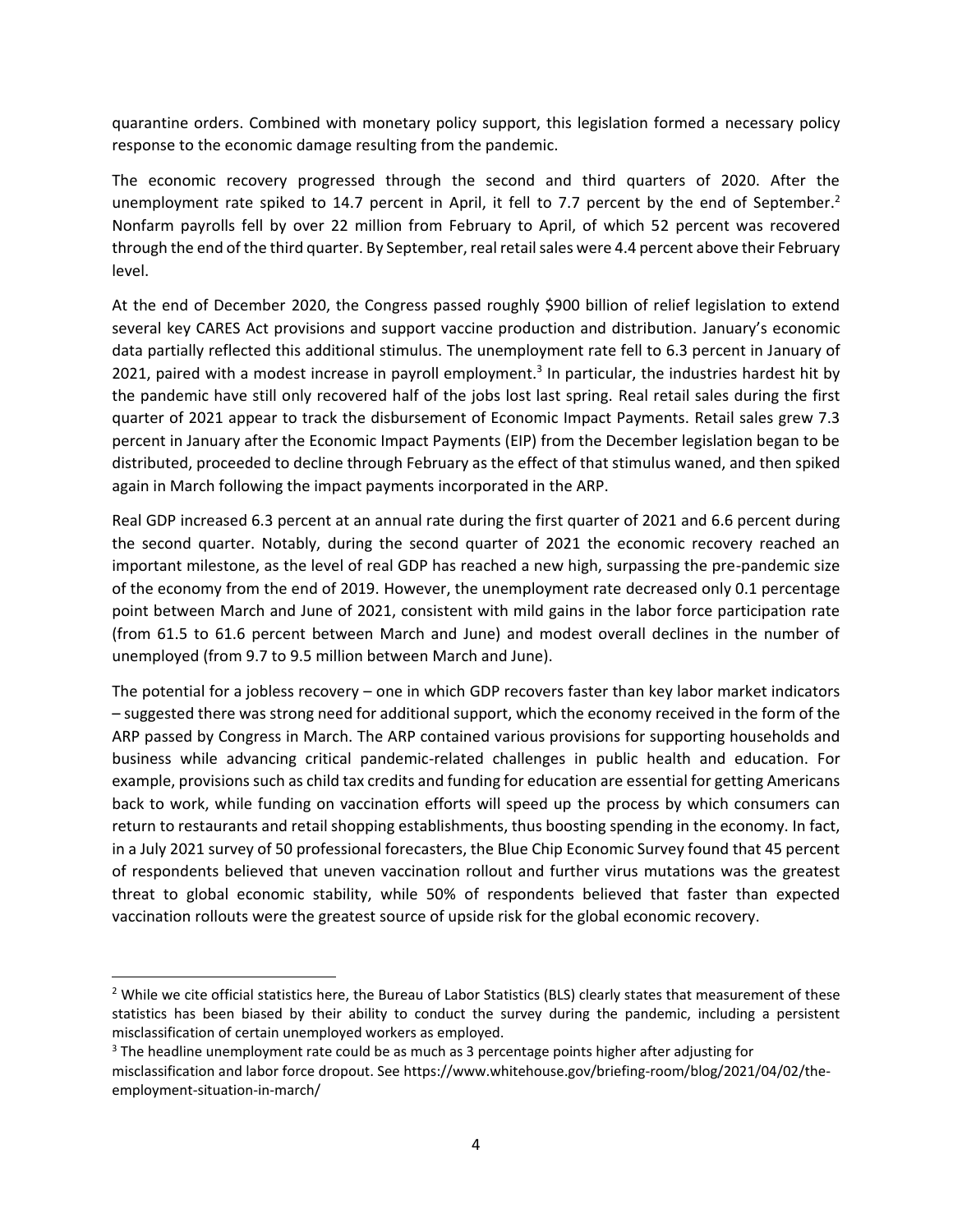As part of the accountability and transparency provisions included in the CARES Act, OMB, in consultation with the CEA, Treasury, and SBA, is charged with providing to the Congress, and the public, quarterly reports on the effects of certain Coronavirus response funds, specifically "large covered funds."<sup>4</sup> This report will provide estimates of the effects of certain Coronavirus response funds through the second quarter on employment, estimated economic growth, and other key economic indicators, including information about impacted industries.

As we outlined in previous reports, without direct evidence of what would have happened in the absence of the Coronavirus response funds, we cannot say with certainty the precise impact the funds had on the economy. Additionally, the difference between local responses and decisions by some states to maintain restrictions on some small businesses or the difference in vaccination rates across different parts of the country impacts the overall data for the Nation. Therefore, results presented in this paper should be regarded as preliminary and subject to substantial margins of error.It should also be noted that this report details the state of the economic recovery before, during, and after the passage of each pandemic response legislation. This report's analysis, however, generally cannot disentangle the incremental impact of the CARES Act on the overall recovery from the incremental impacts of the CAA or ARP. As more time passes, it will become more and more important to interpret the current state of the recovery as the combined result of the pandemic response legislations in their entirety and of unrelated economic developments.

In this report, we find that the policy responses enacted during 2020 were a necessary part of the ensuing economic recovery. In particular, efforts to ensure income replacement and cost mitigation helped to cushion the shock to household incomes and thereby facilitate a stabilization and recovery in consumer spending, which alone comprises nearly 70 percent of the U.S. economy. With large parts of the relief funds supporting UI extensions and expansions, we assess that relief was targeted toward households that were more vulnerable to an adverse income shock.

However, as of early 2021, economic indicators continued to suggest that households and businesses needed additional support. More than one in ten adults were experiencing food insufficiency in early February, while one in five renters were behind on their rent. Small business support measures designed to maintain employment played an important role in allowing firms to remain solvent, but small business bankruptcies had picked up over the last quarter of 2020. Moreover, according to a U.S. Census Household Pulse Survey from April 2021, more than 4 million Americans reported that the primary reason for not working was concern about getting or spreading the coronavirus.

We begin by surveying the academic literature related to two pillars of the CARES Act: Economic Impact Payments (EIP) and the Paycheck Protection Program (PPP). We then employ high-frequency economic data, as well as real-time forecasts, to quantify the magnitude of the economic disruption and situate it within its historical context, with comparisons to past economic and financial crises. We then proceed, in the next section, to analyze the effects of the Coronavirus response funds on output, unemployment and financial markets. Two more sections go on to describe how the Coronavirus response funds worked to attenuate some of the negative effects of the pandemic on households and small businesses.

 $\overline{a}$ 

<sup>4</sup> CARES Act § 15011.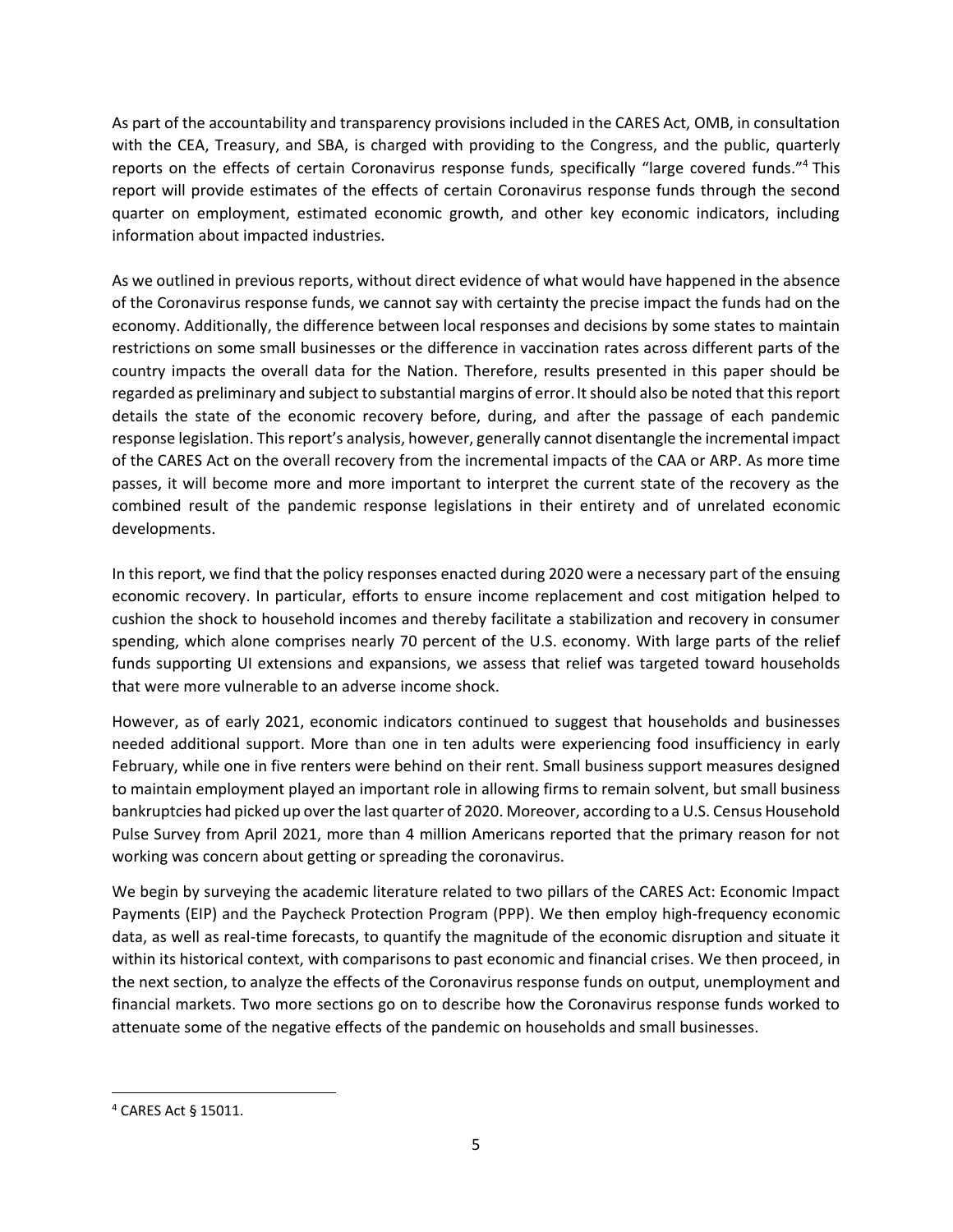This report is the sixth in a series that the OMB will produce, in consultation with CEA, Treasury, and SBA, on the effect of Coronavirus response funds.

# <span id="page-5-0"></span>Review of Leading Research Findings

Since March 2021, data have become available that have enabled researchers to rigorously study economic impacts of 2020 pandemic legislation. This section spotlights several of those studies and synthesizes their methods and findings.

Many have asked how much worse GDP would have been in the absence of the Coronavirus relief legislation. This question is inherently difficult to answer because it requires a method for estimating the counterfactual – i.e., the alternative path of the virus and of the economy in the absence of response legislation. The primary challenge is that key factors of interest, such as the trajectory of the virus and state-level containment measures, are known to have varied in non-random ways across the country. Those confounding factors impede a researcher's ability to disentangle legislative impacts from the impacts of non-legislative factors.

Despite the difficulty, there are several external estimates of the economic impact of the Coronavirus response legislation. For example, the Congressional Budget Office (CBO) produced its own estimate of the economic impact of pandemic-related legislation in September 2020, estimating that second and third quarter GDP growth improved 11.6 and 13.1 percentage points, respectively. However, the CBO analysis relies on assumed fiscal multipliers for different parts of the relief legislation, which are uncertain in this unique macroeconomic environment.

Gourinchas, Kalemi-Özcan, Penciacova, and Sander (2021) study the global effects of COVID-19 and produce several relevant findings for this report. First, the authors develop a theoretical model that represents the COVID-19 shock as a combination of supply and demand shocks and that characterizes business failures as stemming from liquidity shortfalls. Using firm-level data from 27 countries and realtime country-specific data on lockdown policies, they are able to present several findings related to the average relief policy across the countries in their dataset. For example, they find that fiscal support during the pandemic helped prevent the failure of small to medium-sized firms and that this reduced failure rate was sustained even after the fiscal support waned. Their analysis further suggests that fiscal support for businesses was often poorly targeted to the firms who needed it the most. The authors conclude, therefore, that the large magnitude of the fiscal response, which served to cast a wide net of access to relief funds, is a primary impetus for reducing the number of business failures.

A second finding from Gourinchas et al. (2021) relates to government transfer payments. The authors find that a large share of the global economy – as much as 31 percent – occurred in "demand-constrained" sectors. A demand-constrained sector in this context refers to an industry in which the demand for labor is less than available supply of labor, perhaps due to lockdowns or other pandemic-related restrictions, for example. The prevalence of output that occurred in these sectors suggests that there was a large role for transfer payments to preserve employment. Transfer payments served, in effect, to preserve existing employment relationships until conditions could normalize and demand for labor could rebound. Lastly,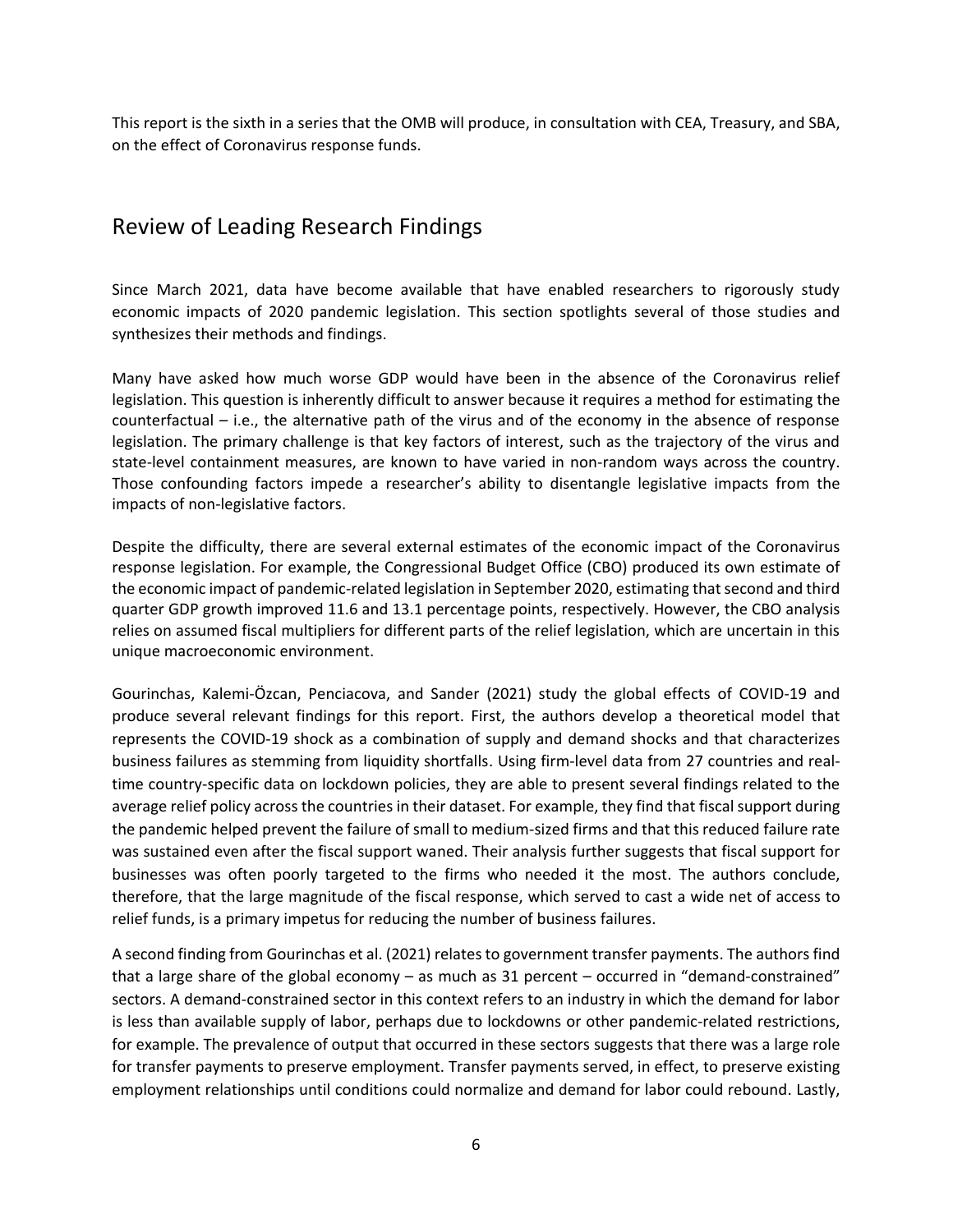due to what Gourinchas et al. (2021) find to be a very low fiscal multiplier of 0.06, the authors suggest that fiscal support helped offset about 8 percent of the downtown from COVID-19. The low fiscal multiplier is partially a consequence of the large proportion of demand-constrained sectors, which limits the turnover of each dollar of fiscal support and reduces the overall expansionary effect. Recall, however, that these results refer to the average fiscal response across the 27 countries in their dataset, and are not U.S.-specific.

Expanded unemployment insurance during the pandemic was intended to help households weather the unprecedented economic shock. However, as the recovery improved, questions arose about whether those benefits reduced labor supply. Early unpublished studies have predominately found no impact of supplemental UI benefits on employment outcomes.

The first wave of related papers looks specifically at the effect of the \$600 increase in weekly unemployment insurance (UI) benefits implemented by the CARES Act. For example, Altonji et al. (2020) measure the variation in pre- and post-COVID replacement rates – i.e., the ratio of UI benefits to prior employment earnings – and thus the incremental benefit that recipients received from the CARES Act's UI expansion. Using data from Homebase, the authors leverage this measure of treatment intensity within an event study analysis. They find that workers who experienced larger increases in UI generosity did not experience larger declines in employment when the benefits expansion went into effect and that those individuals returned to their previous jobs at similar rates as others.

Bartik et al. (2020a) address a similar question by sorting states into groups according to their state-level median replacement rate and then comparing the early 2020 employment collapse and subsequent rehires across groups. Replacement rates differ by state due to differences in the wage distribution and due to variation in the pre-existing UI benefits formula. The authors find that relative to a January 2020 reference period, the states with the lowest replacement rates saw a steeper decline in employment and a slower recovery. This finding is the opposite of what one would expect to find if additional UI benefits had reduced labor supply. However, the authors caveat their finding by noting that they are unable to control for certain potential confounding factors and that their results are meant to be suggestive.

Another way to measure a potential employment disincentive is to examine evidence on the ability of firms to fill open positions. To this end, Marinescu, Skandalis and Zhao (2020) examine data on job applications and vacancy listings between January and June 2020 from online jobs platform Glassdoor. With respect to the possibility that firms had difficulty hiring during the early stages of the pandemic, the authors observe that the number of applications per vacancy actually increased during the onset of the pandemic, as the number of vacancies fell by more than the number of applications. Using the same state-level variation in treatment intensity used in Bartik et al. (2020a), Marinescu et al. (2020) find that larger increases in replacement rates were associated with fewer applications and fewer applications per vacancy. Although this pattern is consistent with the hypothesis that enhanced UI benefits reduced the number of applications, the magnitude of the effect was not large enough to offset the general increase in applications per vacancy that is observed at the onset of the pandemic.

Other studies have looked more specifically at the \$300 Federal Pandemic Unemployment Compensation (FPUC) benefit during 2021. For example, Dube (2021) examines labor market outcomes among states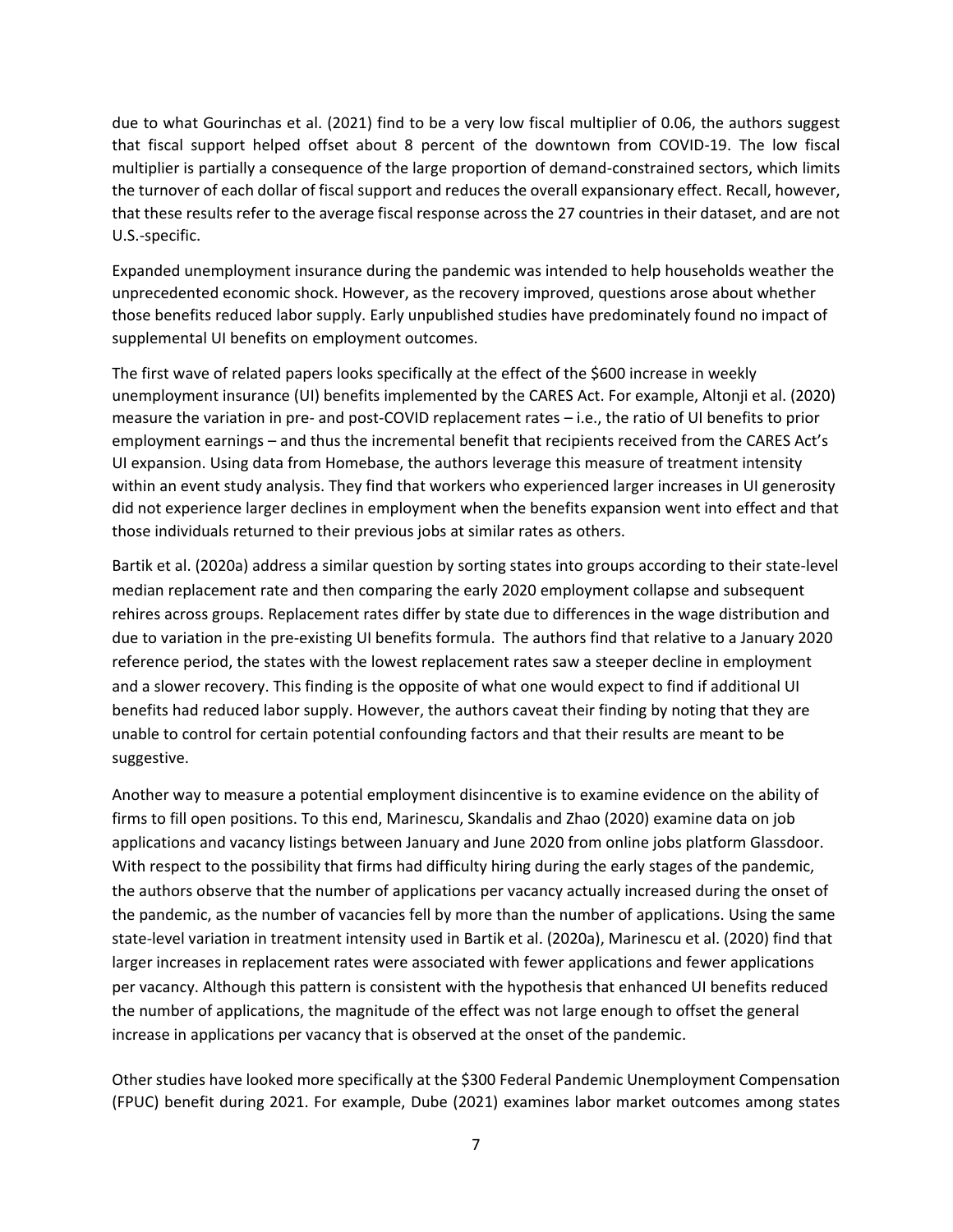that terminated early during June 2021 either the \$300 FPUC, the extended term of (PEU), or the UI exception for self-employed and gig-economy workers (PUA). By utilizing data from the Census Bureau's Household Pulse Survey (HPS) – which asks respondents about their employment status, whether they are receiving UI, and whether they are experiencing financial hardship – Dube is able compare the outcomes of these survey measures across states that did and did not terminate the enhanced benefits. The study finds that "opt-out" states during June and July of 2021 experienced mild decreases in UI enrollments relative to non-opt-out states but did not experience corresponding increases in employment. The results are consistent with enhanced UI benefits increasing UI enrollments but not reducing employment. Additionally, the results show that survey participants in opt-out states reported increases in financial security relative to those in other states.

Two important caveats accompany Dube's analysis. The first is that roughly three-quarters of the workers who were receiving UI prior to the benefit termination were on either PEUC or PUA. This means that the enhanced UI benefits for such individuals were ended mechanically, and not as the result of an increased incentive to find employment. The second caveat is that the conditions needed for this analysis to warrant a causal interpretation are unlikely to be satisfied. Specifically, employment trends in opt-out and nonopt-out states differed prior to the June UI termination in opt-out states. This second caveat implies that the post-termination difference in employment is likely to differ for reasons other than UI participation alone.<sup>5</sup>

As a point of contrast, Ganong et. al (2021) do estimate a non-zero disincentive effect of enhanced UI benefits on employment during 2020 and 2021. Their analysis focuses on both the \$600 weekly supplement that expired at the end of July 2020 and the \$300 weekly supplement which started January 2021. The authors are able to measure UI participation by using account-level data from the JPMorganChase Institute between January 2020 and May 2021. The authors leverage variation in replacement rates among individuals in order to estimate the effect of replacement rates on job finding rates. The authors find a small negative impact on the job finding rate, while concluding that the policy of enhanced UI benefits was effective from the point of view of preventing income loss during the pandemic while having minimal effects on employment.

In addition to UI benefits for households, support for small businesses likely helped businesses maintain employment throughout 2020. By August of 2020, SBA had approved more than 5.2 million PPP loans for a total of more than \$525 billion by nearly 5,500 lenders, helping small businesses employing an estimated 51 million workers, which represents more than 80 percent of small business payrolls. Moreover, Bartik et al. (2020b) find that PPP loans led to a 14-22 percentage point increase in a business's expected survival, with the largest impacts on survival for businesses with more employees. The authors explain that the effect of PPP loans on firm survival is likely to be confounded by additional factors that are correlated with receiving PPP but also related to firm survival, which would bias their estimate of PPP on firm survival. They attempt to address this by controlling for businesses' pre-existing banking relationships, noting that individual banks had varying approval rates. To corroborate the findings related to business closure, the

 $\overline{\phantom{a}}$ 

<sup>&</sup>lt;sup>5</sup> In a subsequent and related analysis, Coombs et al. (2021) use data from Earnin, a financial services company that links to users' bank accounts. Coombs et al. find a substantial reduction in UI recipiency, and a relatively small (4.4%) increase in employment relative to the control group. However, this study suffers from similar methodological issues as Dube (2021), and the results should not be interpreted as causal.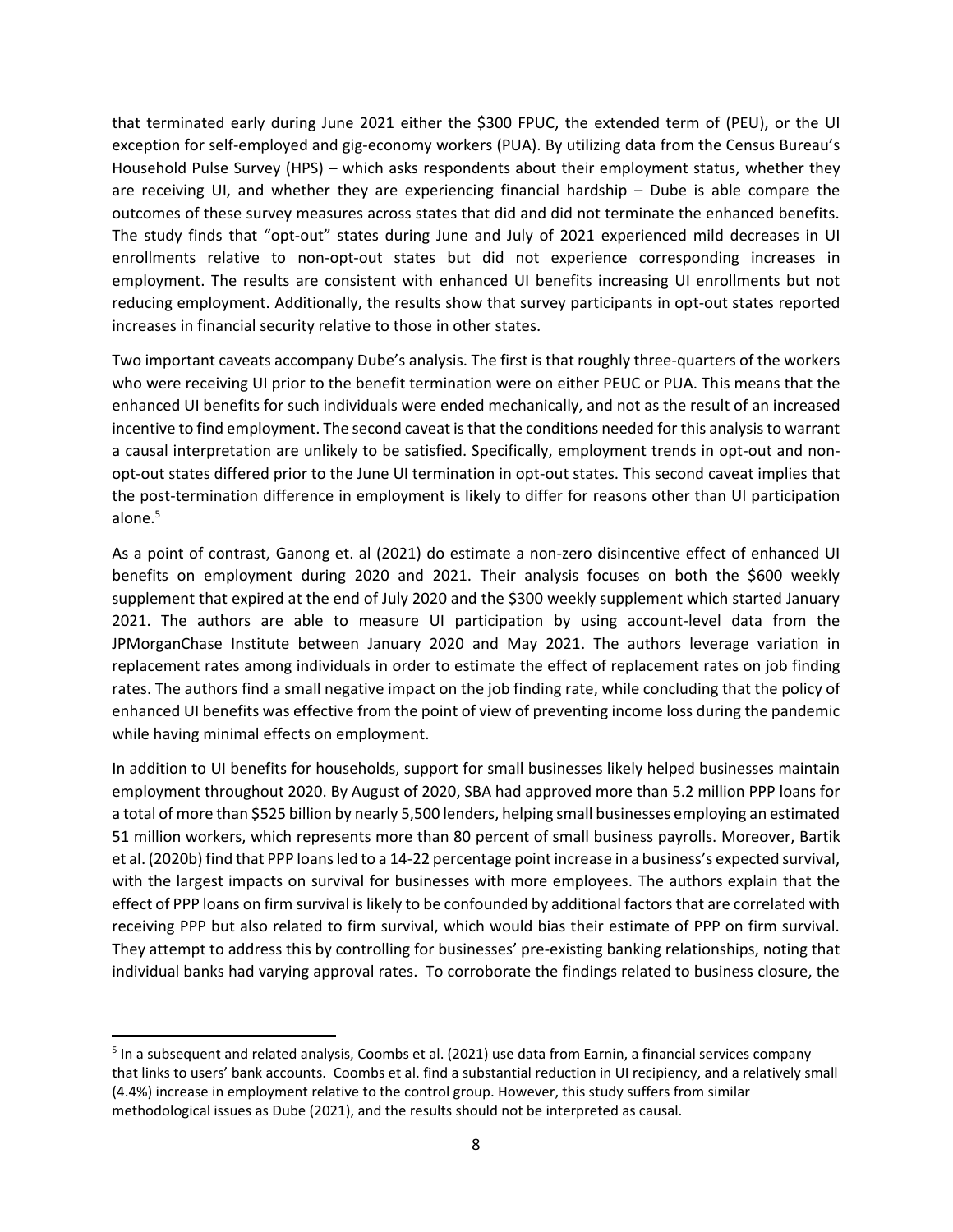authors conducted a phone survey during July 2020 and concluded that the results were consistent with the primary findings of increased survival expectations.

After funds for additional PPP loans were appropriated in December, another 6.7 million loans were approved for a total of \$278 billion by 5,242 lenders in 2021. Of the 6.7 million loans approved, 2.9 million were second draw loans (\$209 billion) and 3.8 million were first draw loans (\$69 billion). These funds include specific set-asides that ensure equitable access of PPP funds, including for businesses with 10 or fewer employees or those in low- and moderate-income (LMI) areas. Despite the unprecedented scale of PPP, evidence from Neilson, Humphries and Ulyssea (2020) showed the limitations of the first-come firstserved lending policy. The authors used daily survey data to show that small businesses during 2020 were less aware of the PPP and less likely to apply than larger businesses. Likewise, among businesses who applied for PPP loans, smaller businesses applied later, faced longer processing times, and were less likely to have their applications approved. Data from the 2021 episode of PPP lending, however, has shown to be more successful at reaching smaller and underserved businesses, an effort which was aided by the efforts of non-bank lenders.<sup>6</sup>

Based on Census tract matching of first-draw PPP loans, along with summary data provided by SBA (see footnote 5), Treasury's Office of Economic Policy estimated that approximately 28 percent of PPP funds went to businesses in LMI areas—a figure proportionate to the LMI share of the U.S. population. The PPP has provided funds to a wide variety of industries in all sectors of the economy, including construction (12.4 percent), manufacturing (10.3 percent), food and hospitality services (8.1 percent), health care (12.9 percent), and retail (7.7 percent), among others.

In addition to the broad take-up rate across the economy, early research shows that PPP prevented job loss during the pandemic as well. For example, Autor et al. (2020) use administrative payroll data from Automatic Data Processing, Inc. (ADP) to compare payroll employment across PPP-eligible and PPPineligible businesses. The authors find that the PPP saved between 1.4 and 3.2 million jobs through the first week of June 2020. When restricting the analysis to only the firms where they can observe loan take up, the results were closer to the high end of the initial range. Likewise, Chetty, Friedman, Hendren, and Stepner (2020) found PPP effects of a similar magnitude when using firm level data from the companies Paychex and Earnin. Similar to Autor et al. (2020), Chetty et al. (2020) compare employment outcomes across firms based on their eligibility for PPP loans. Both studies suggest a relatively small number of jobs saved per dollar spent, due in part to the inability to target funds directly to the companies who needed it most. That said, the total effect of PPP on employment over the long run remains uncertain, as it is likely that PPP had an indirect on employment through the impact it had on preventing business closures. The total employment effect could be considerably larger over time as those salvaged businesses re-hired furloughed workers. Treasury's Office of Economic Policy produced a December 2020 working paper that studied the impact of regional banking differences, which varied the timing of PPP rollout, on UI claims. The study concluded that an aggregate of 18.6 million jobs may have been preserved through the program.

In a related and more recent working paper, Autor et al. (2022) argue that between 23 and 34 percent of PPP dollars went to workers who would have lost their jobs in the absence of the program. The authors

 $\overline{\phantom{a}}$ 

 $6$  The basis for this comparison is SBA data on loan size and demographics from the first wave [\(https://www.sba.gov/sites/default/files/2021-09/PPP\\_Report%20-%202020-08-10-508.pdf\)](https://www.sba.gov/sites/default/files/2021-09/PPP_Report%20-%202020-08-10-508.pdf) and second wave [\(https://www.sba.gov/sites/default/files/2021-06/PPP\\_Report\\_Public\\_210531-508.pdf\)](https://www.sba.gov/sites/default/files/2021-06/PPP_Report_Public_210531-508.pdf) of PPP lending..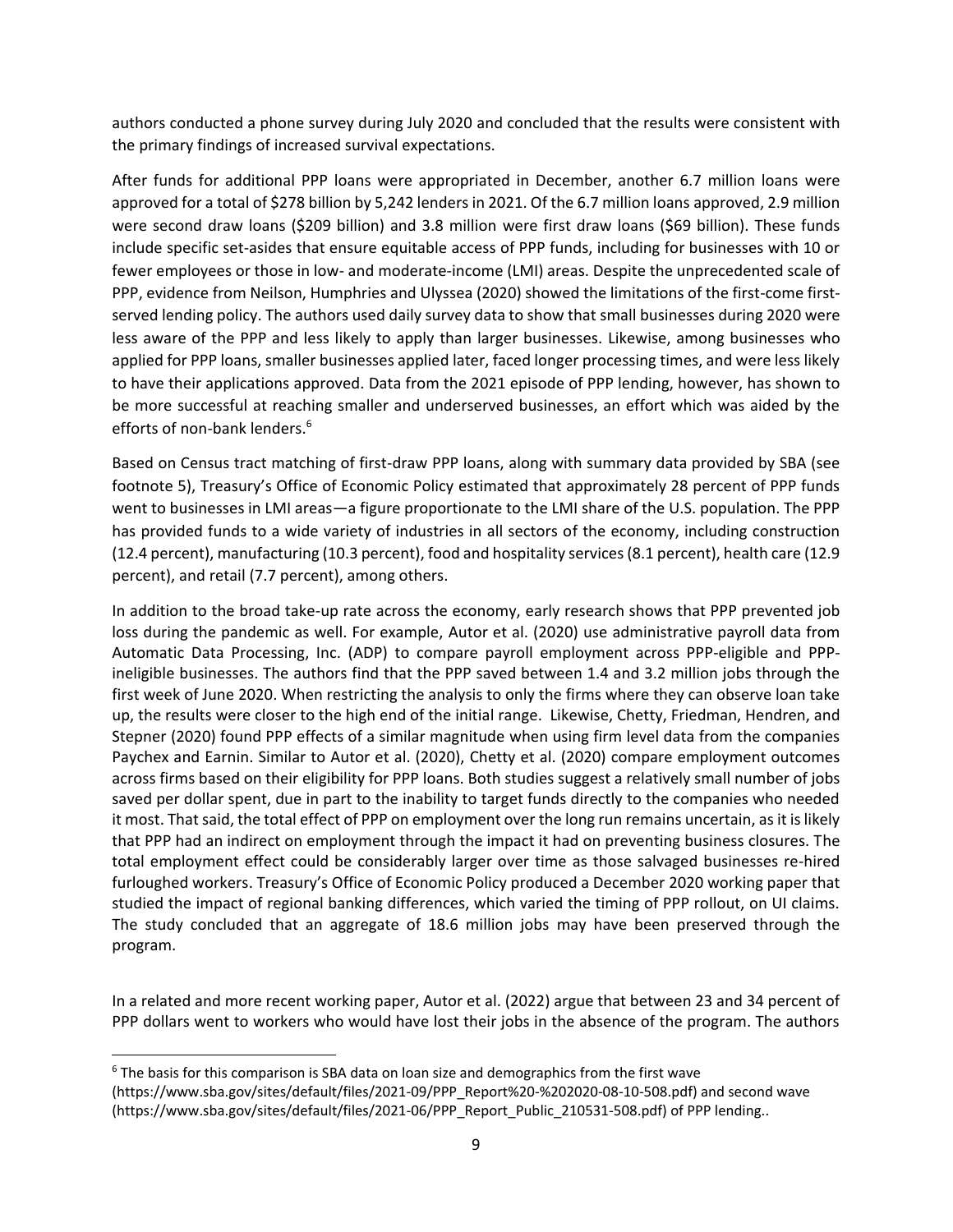argue that the remainder flowed to firm owners and, thus, the program was largely regressive, especially when compared to other programs such as UI expansion. If the number of jobs saved is closer to the 18 million found in the Treasury working paper, then the program was likely more progressive than Autor et al. (2022) find. Additional work is needed to understand the distributional and job-preserving effects of the PPP.

# <span id="page-9-0"></span>Evidence of the Effect on the Macroeconomy

The following section presents an analysis of macroeconomic data that compares the COVID-19 pandemic to previous economic shocks, as well as details how key macroeconomic indicators unfolded in response to the virus and to pandemic-related legislation. Note that analyses such as these – which, for example, display how a variable of interest changed prior to or following a new piece of legislation – are correlative and not necessarily causal. As noted in the Introduction of this report, this report presents these analyses with data updated through the second quarter of 2021.

### <span id="page-9-1"></span>Comparison to Prior Shocks

 $\overline{\phantom{a}}$ 

While the long-term effects of COVID-19 on the economy are uncertain and depend on how the virus progresses, the initial negative shock was the largest since the Great Depression. Due to their short reporting lag, initial claims for unemployment insurance (UI) provide timely information on how the COVID-19 pandemic and containment measures are affecting the labor market.<sup>7</sup> In March 2020, job losses occurred at a level not seen since the Great Depression, with weekly initial UI claims spiking from 256,000 the week ending March 14 to 6.0 million two weeks later. This rapid peak in UI claims dwarfs the Great Recession's peak. However, UI claims during the Great Recession rose much more gradually, taking more than a year after the recession began to peak and several years after to return to pre-crisis levels. During the pandemic, the total number of regular UI benefit weeks claimed peaked at 23.1 million on May 9, representing about 15 percent of the 155 million non-self-employed civilian labor force reported in February 2020, and has since fallen to 3.4 million as of the end of June 2021, slightly below their Great Recession peak (Figure 1). Some of these claims, however, have moved on to Pandemic Emergency Unemployment Compensation (PEUC) or Extended Benefits (EB), both of which provide additional weeks of compensation for unemployment insurance filers. The regular State program data also do not include individuals receiving assistance through Pandemic Unemployment Assistance (PUA) in the CARES Act.

Although the unemployment rate reached 14.7 percent in April 2020, the highest rate since official data were first collected in 1948, the unemployment rate declined to 13.2 percent in May despite expectations of an increase. The unemployment rate proceeded to decline in every month between May and November of 2020, falling to 6.7 percent. The rate of improvement has since slowed dramatically, with the unemployment rate falling just 0.7 percentage points between January and March of 2021, and another 0.1 percentage points between March and June. The unemployment rate as of June 2021 was 5.9 percent.

<sup>&</sup>lt;sup>7</sup> We recognize there are well-documented shortcomings with this data during the pandemic, as highlighted in a November 2020 GAO report. This includes a divergence between the number of claims and the number of individuals claiming benefits, and inconsistencies in state reporting frequencies which may have a significant impact on the changes in claims numbers from week to week.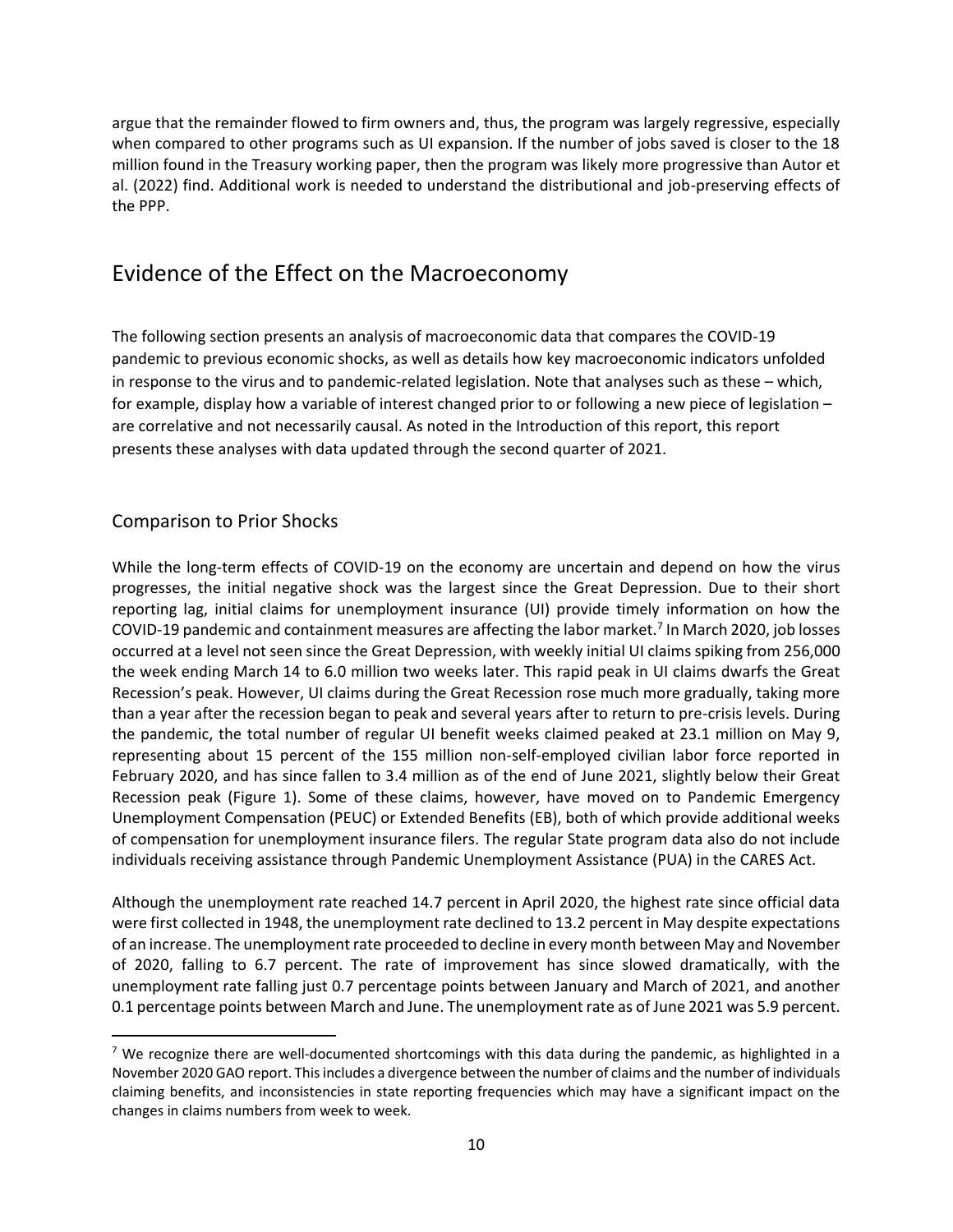Likewise, as of March 2021 there remained about 8.5 million fewer jobs now relative to February 2020. Despite the modest declines in the unemployment rate during this period, the economy added 1.7 million payroll jobs between April and June of 2021, and averaged 567,000 new jobs per month over the second quarter of 2021.

It should be noted that month-to-month unemployment rates can be noisy due to rates of labor force reentry, the reimplementation of some mobility restrictions, as well as a slowdown in the recovery of temporary unemployment. In particular, we estimated that up to 80 percent of the increase in unemployment from February to May was likely due to temporary rather than permanent layoffs after incorporating workers who were counted as employed but not at work—indicating they may be on temporary layoff—and adding in the excess number of workers who are not in the labor force but want a job. As of March 2021, we estimated that up to 23 percent of remaining unemployed workers were still on temporary layoff. Notably, this corresponds with higher levels of permanent unemployment, as there were 4.2 million workers in March 2021 who lost their jobs and were not on temporary layoff, up from 2 million in February of 2020. Similarly, 4.2 million unemployed workers as of March 2021 had been unemployed for 27 weeks or more, roughly 43 percent of all unemployed workers.



### **Figure 1. Insured Unemployment by Week, 2020-21**

Data on total economic output also reflect the enormous negative shock the pandemic had on the economy. Second quarter GDP in 2020 declined 31.4 percent (annualized rate), which followed the first quarter fall in GDP of 5.1 percent (annualized rate). While a rebound occurred in the third and fourth quarter, real GDP fell 3.4 percent from 2019 to 2020 – greater than the decline experienced in 2008 or 2009 during the Great Recession. As of April 2021, the Blue Chip panel of professional forecasters projected a 6.3 percent (year-over-year) increase in real GDP for 2021, and a 4.3 percent increase for 2022 (relative to 2021).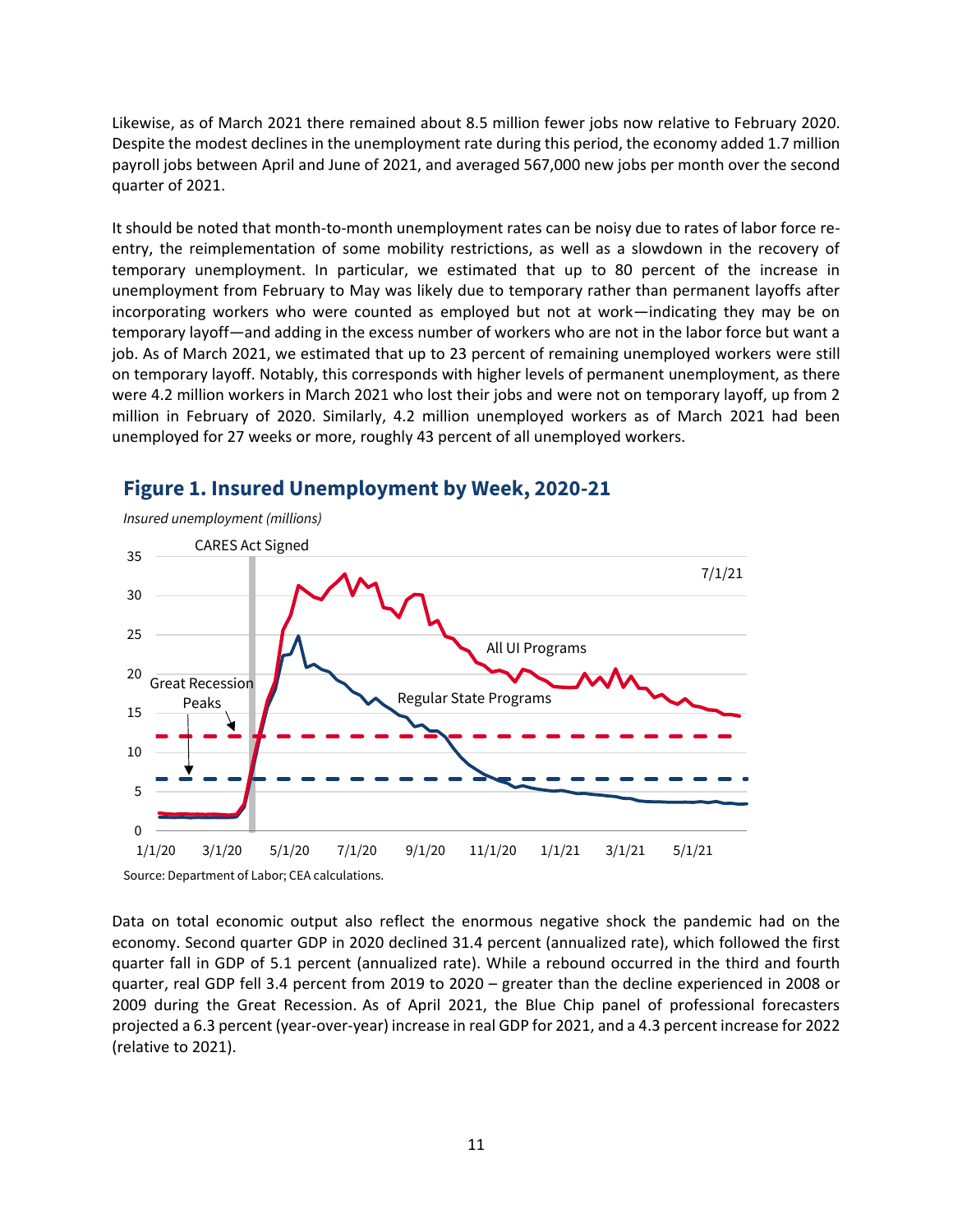The COVID-19 pandemic dealt the economy a significant blow. Compared to other large U.S. recessions, the 3.4 percent decline is near the midpoint between the 8.5 percent decline in GDP at the onset of the Great Depression in 1930 and the more modest 0.1 percent increase experienced in 2008 at the onset of the Great Recession (Table 1). Unlike during previous economic crises, however, GDP recovered to its pre-COVID-19 level in only four quarters after the large early pandemic (2020:Q2) declines. The relatively rapid pace of the recovery, by historical standards, can be considered an overall success for the pandemic related legislation passed during 2020 and 2021. GDP forecasts in Table 1 show that in addition to the Blue Chip survey, the CBO, OECD, and IMF all project over 6.0 percent growth in 2021 and accelerated rates of growth in 2022 as well.

| Event                                        | First year considered | Real GDP growth |         |          |
|----------------------------------------------|-----------------------|-----------------|---------|----------|
|                                              |                       | Year 1          | Year 2  | Year 3   |
| Spanish Flu                                  | 1919                  | 0.4%            | $-1.5%$ | $-2.4%$  |
| <b>Great Depression</b>                      | 1930                  | -8.5%           | -6.4%   | $-12.9%$ |
| <b>Great Recession</b>                       | 2008                  | $-0.1%$         | $-2.6%$ | 2.7%     |
| COVID-19 (CBO June forecast)                 | 2020                  | $-3.5%$         | 6.7%    | 5.0%     |
| COVID-19 (Blue Chip July consensus forecast) | 2020                  | $-3.5%$         | 6.6%    | 4.5%     |
| COVID-19 (OECD May forecast)                 | 2020                  | $-3.5%$         | 6.9%    | 3.6%     |
| COVID-19 (IMF July forecast)                 | 2020                  | $-3.5%$         | 7.0%    | 4.9%     |

### **Table 1. GDP Growth Impacts of Previous Shocks, 1919–2022**

Sources: FRED; OECD; IMF; HISTSTAT; CBO; Blue Chip; CEA calculations.

The recession induced by COVID-19 is fundamentally different from the Great Recession and the Great Depression because it had a non-economic cause. The closest epidemiological analogue, the 1918 Spanish Flu, had a much smaller effect on GDP, with growth rates of 0.4 percent and -1.5 percent in 1919 and 1920, respectively (Figure 2). Further comparisons to the Spanish Flu are complicated by the context of World War I and the changes that the U.S. economy has undergone in the past century. For example, the increase in women's labor force participation has increased the proportion of dual-earner households, which, for example, exacerbates the economic impact of small business closings and a lack of childcare. The composition of jobs in the economy has also shifted dramatically, away from goods-producing and towards service-sector jobs. This shift has meant that the disruption to non-essential businesses has had a much larger negative impact on the economy than the closing of retail during the Spanish Flu.

In terms of the public health response, the non-pharmaceutical interventions in 1918 and 1919 were in many ways similar to those of today. Action was primarily taken at a local rather than a national level, with cities as the primary actors. In an analysis of 43 cities' responses, Markel et al. (2007) find that all cities adopted some form of intervention, including 79 percent that implemented concurrent school closures and bans on public gatherings. That combination of policies was in place for between one and 10 weeks with a median duration of four weeks, which is shorter on average than the duration of similar policies put in place for COVID-19. Such interventions were associated with reductions in excess deaths in 1918 and 1919, with cities that implemented policies earlier and kept them in place longer experiencing fewer deaths.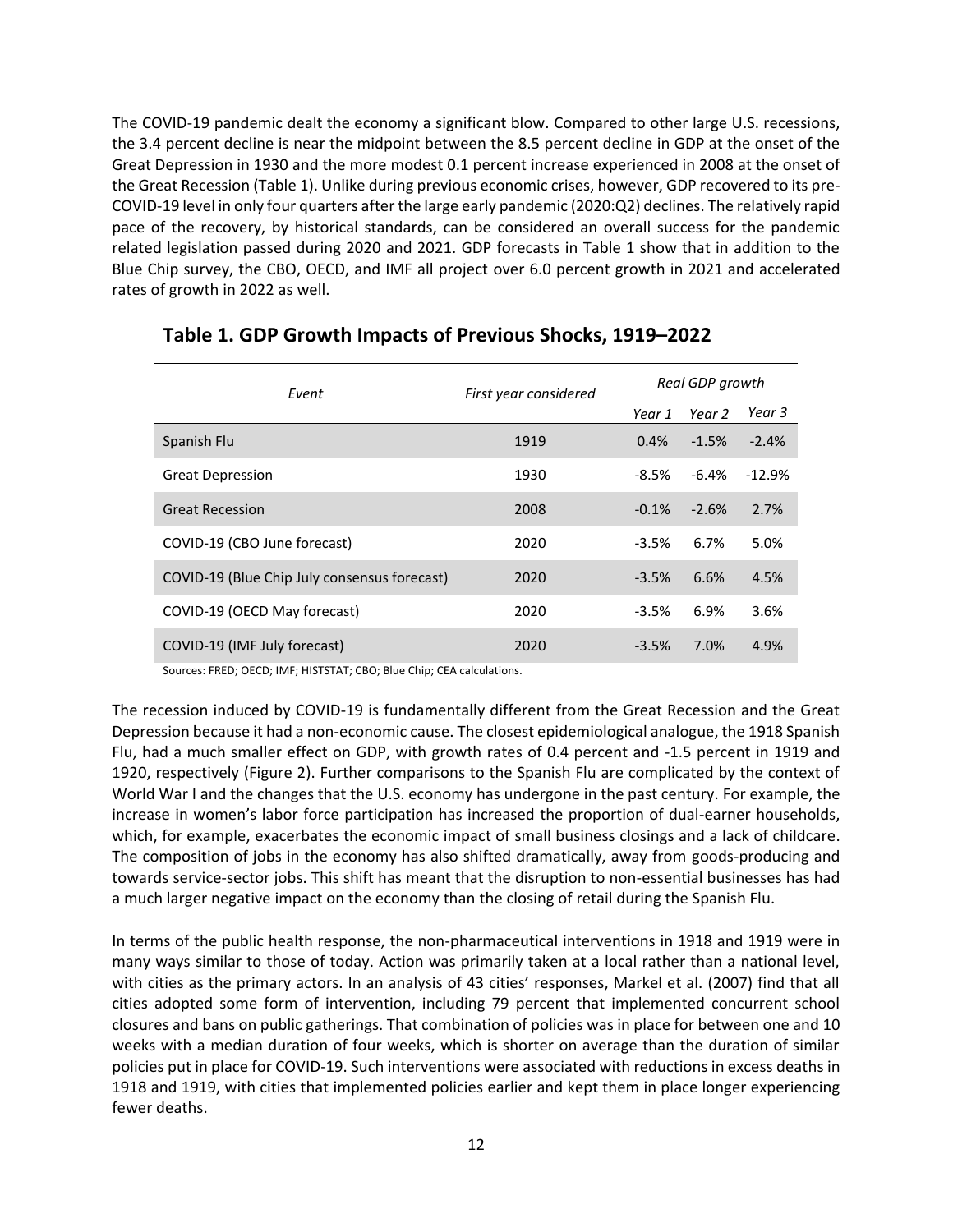

# **Figure 2. GDP Recovery from Previous Crises**

Source: FRED; HISTSTAT; Blue Chip; CEA calculations. Note: COVID-19 projection is based on the January Blue Chip consensus forecast.

The preceding sections show that the immediate U.S. economic losses of COVID-19 were concentrated in the second quarter of 2020. One way that short-term damage could stretch into the longer term is if what began as a liquidity crisis becomes a solvency crisis for many U.S. businesses, resulting in waves of firm bankruptcies, a stubbornly higher level of unemployment, and, ultimately, a lower level of production. The initial Congressional response to provide liquidity to households and firms through the passage and implementation of the CARES Act was designed to address this risk, and evidence presented in this section suggests that it has mitigated some of the damage to GDP and ultimately the livelihoods of Americans. In December, the Congress acted to provide additional necessary liquidity for workers and small businesses. Recognizing that the economy was still not on the track to a robust economic recovery, Congressional leaders passed an additional stimulus bill in March 2021 by way of the ARP.

### <span id="page-12-0"></span>Evidence on effect on GDP

A growing economics literature is studying the impact of the COVID-19 pandemic on the U.S. economy. Some of this literature seeks to project the impact on 2020 GDP, in light of social distancing and other mitigation measures. Economic models include predictions for the impact on end-of-year GDP that range broadly depending on modeling assumptions. See, for example, Alvarez, Argente and Lippi (2020); Baker, Bloom, Davis and Terry (2020); and Eichenbaum, Rebelo, and Trabandt (2020). Eichenbaum, Rebelo, and Trabandt (2020) develop a model that predicts GDP losses of anywhere from 7 percent to 22 percent that increase with the severity of containment measures.

While the aforementioned academic studies did not incorporate the impact of the CARES Act in their projections, market forecasts do and are frequently revised to reflect changes in policies. Figure 3 shows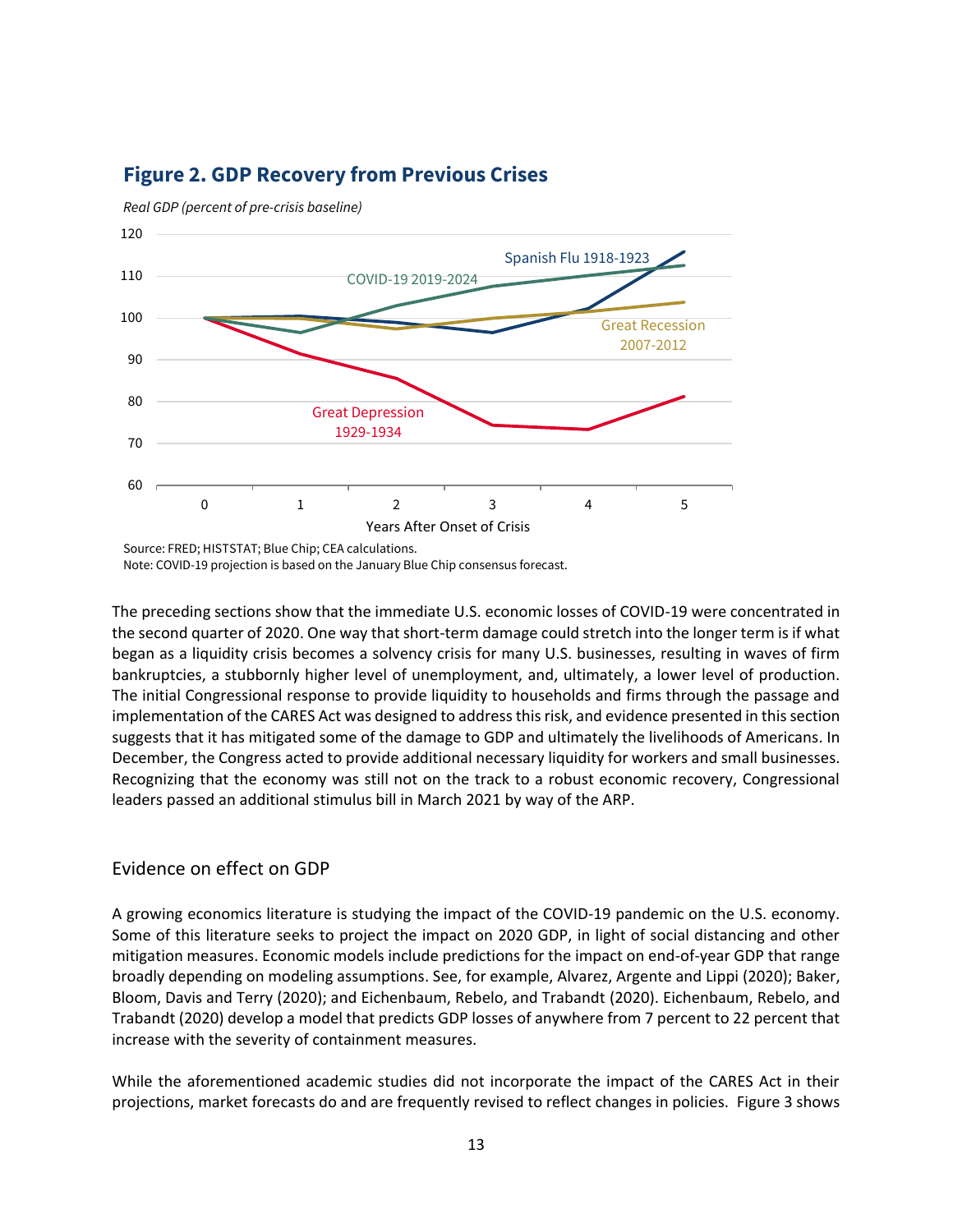the weekly evolution of these market forecasts around the passage of Coronavirus relief legislation. The outlook for the second quarter of 2020 deteriorated throughout the spring, and forecasts were continually revised down after mid-March as social distancing practices became prevalent and as analysts considered new information provided by high-frequency economic indicators pointing to the steeper depth of the downturn. On the other hand, market analysts continued to revise the forecasts for the third quarter, the fourth quarter, and 2021 upward, particularly after the passage of the CARES Act (Figures 3 and 4). A similar jump in both 2021 and 2022 GDP forecasts occurred after the passage of the Appropriations Act at the end of December and the ARP in March (Figure 4). Notably, Figure 4 also shows an early-January acceleration in near-term growth forecasts, likely reflecting the incorporation of higher assignedprobabilities for ARP passage.



### **Figure 3. Evolution of Median Forecasts for 2020 Quarterly GDP**

Note: PPP and HCE Act = Paycheck Protection Program and Health Care Enhancement Act.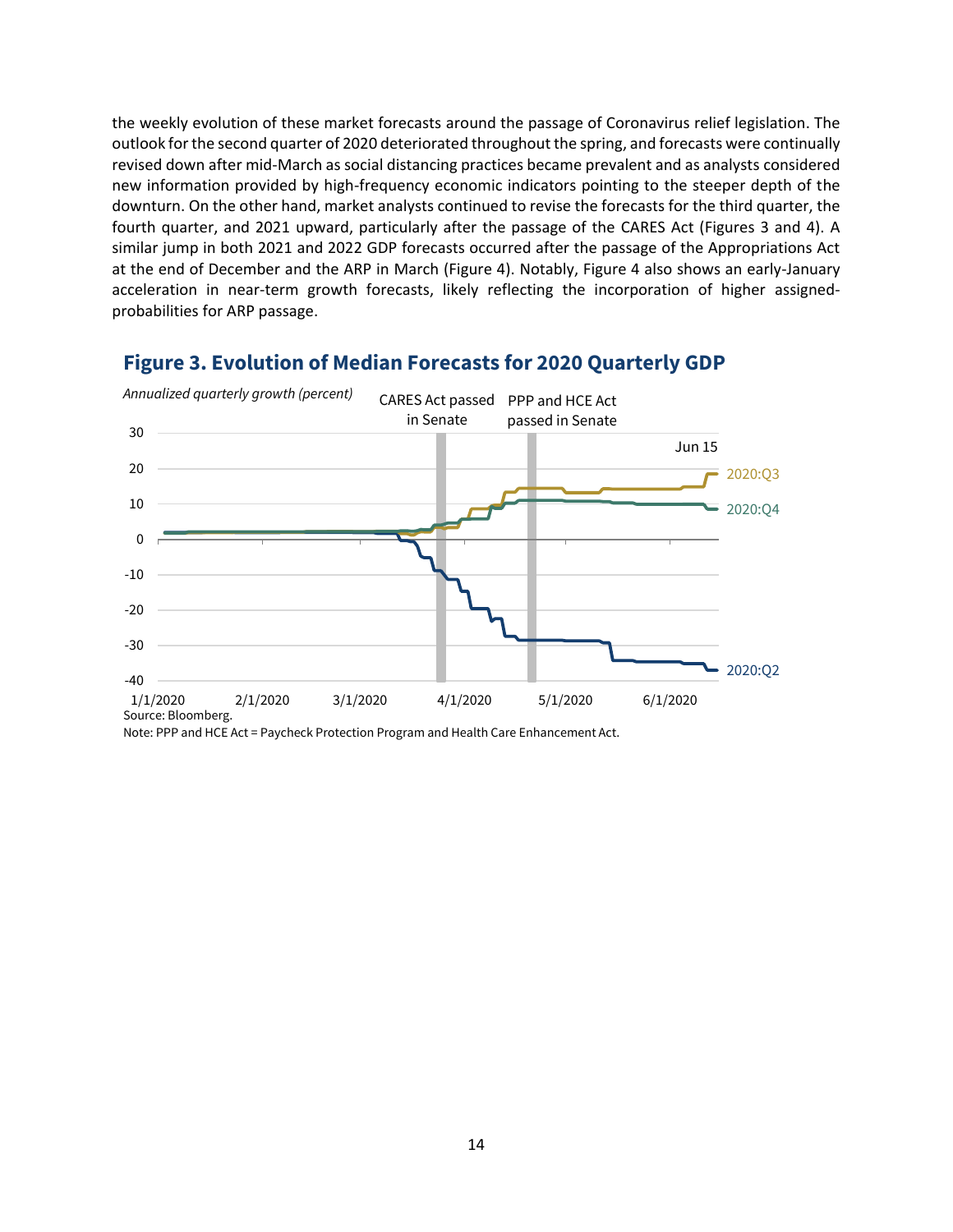

### **Figure 4. Evolution of Forecasts for GDP in 2021 and 2022**

An examination of the contributions to the percentage change in real GDP suggests that pandemicinduced mitigation strategies had the greatest impact on the largest component of real GDP, personal consumption expenditures (Figure 5). The impact of the Coronavirus response legislation can be seen in the rebound in personal consumption expenditures in the third quarter. American workers utilized the Economic Impact Payments and expanded unemployment insurance to bring about a large third-quarter increase in retail spending as the labor market recovered. Consumer spending on both durable and nondurable goods purchases also increased dramatically during the middle months of 2020 after sharp declines in March and April, surpassing their pre-pandemic levels. However, consumer spending on services declined by \$635 billion during 2020 overall, or 7.5 percent relative to 2019. Lower spending on services overall has been driven by decreased activity in healthcare, transportation, recreation, and food and accommodation, all industries disproportionately impacted by the pandemic.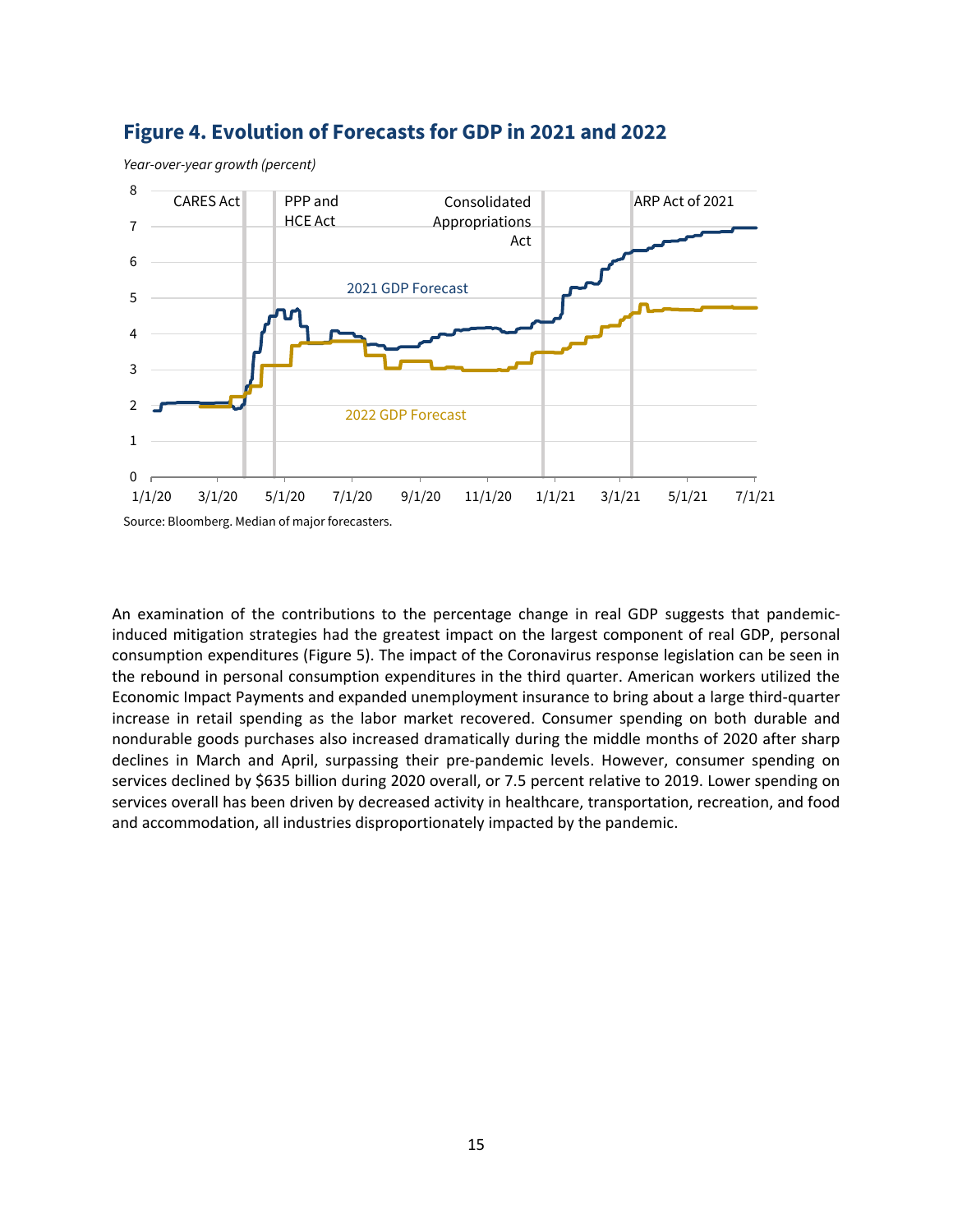

### **Figure 5. Contributions to Percent Change in Real GDP, 2020**

In total, an examination of topline spending data during 2020 paints a picture of an economy that was buoyed by stimulus legislation but that had yet to make the necessary progress to set the stage for a full and equitable recovery.

Real GDP during the first quarter of 2021 increased 6.3 percent  $(q/q)$  at an annual rate, an improvement from the 4.5 percent growth rate of real GDP during the fourth quarter of 2020. The first quarter increase in real GDP was supported in large part by consumer spending, which grew 11.4 percent an at annual rate, and contributed 7.4 percentage points to the overall percent change in real GDP. Consumer spending represents roughly 70 percent of GDP, and has been shown to be responsive to economic stimulus throughout the COVID-19 pandemic, particularly Economic Impact Payments. The economy then continued its rapid recovery into the second quarter of 2021 posting 6.6 percent growth (q/q, AR). Overall, the economy averaged 6.5 percent over the first half of the year – a rate of expansion much faster than many forecasters anticipated as recently as January (Figure 6).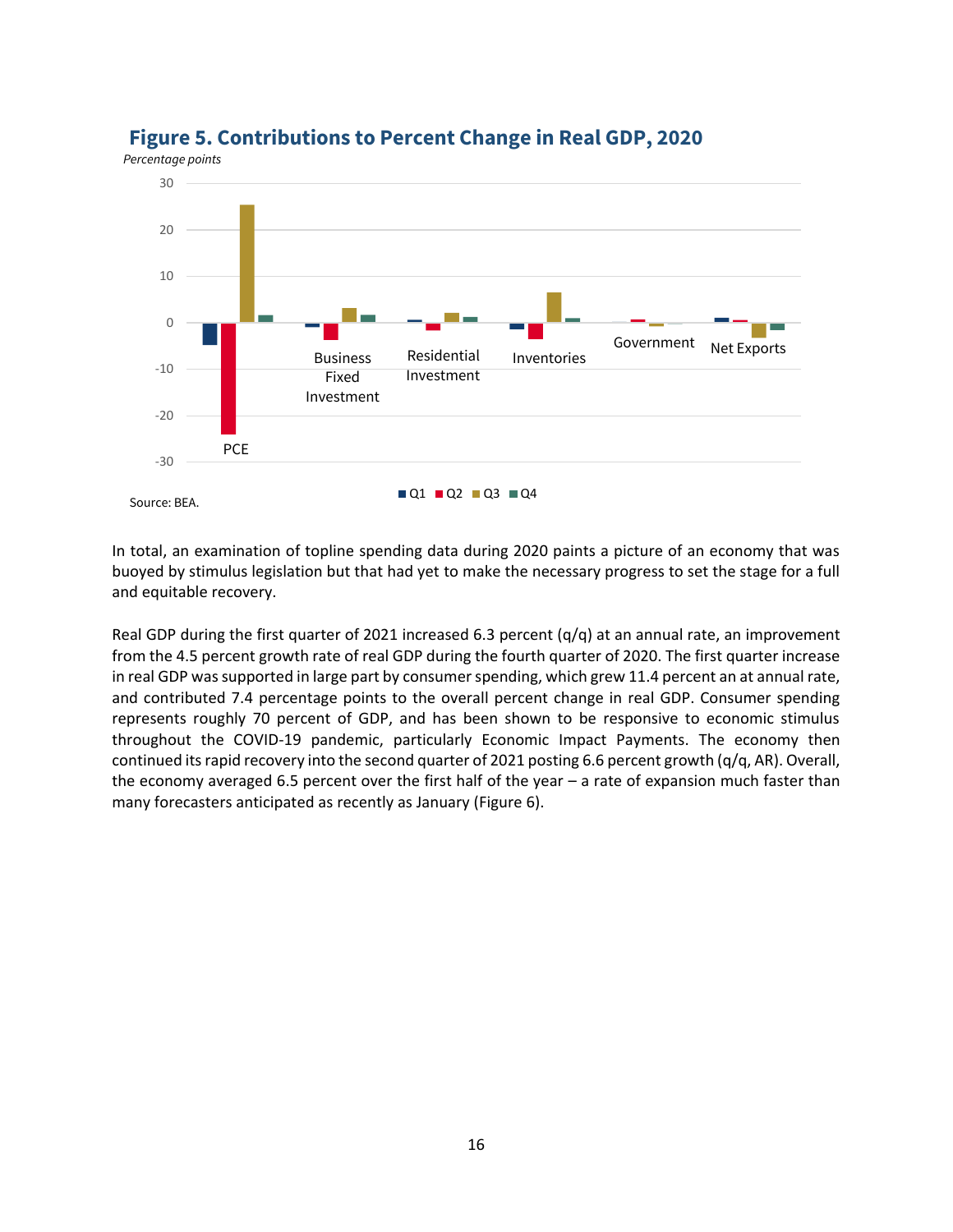

#### Figure 6: 2021 Actual Economic Performance vs. Consensus Forecast

#### <span id="page-16-0"></span>Impact on Unemployment

 $\overline{\phantom{a}}$ 

After the early-pandemic jobs report in March 2020 showed evidence for a labor market collapse, the unemployment rate spiked to 14.7 percent in April. During May, however, the unemployment rate declined to 13.2 percent.<sup>8</sup> This is consistent with the idea that the CARES Act helped workers stay connected to firms and helped those firms be in a position to hire workers back as the economy adopted social distancing precautions. In the first five months of recovery, 11.7 million jobs lost were regained, per the BLS' Current Employment Statistics. The pace of the recovery has since varied over the second half of 2020 and early 2021. During the last three months of 2020 only an additional 638,000 jobs were added, 680,000 of which were in October. Moving into 2021, the jobs recovery started to pick up momentum; the economy added 233,000 jobs in January and another 1.3 million over February and March. Despite the gains made during the first quarter of 2021, as of April there were roughly 8 million fewer jobs than before the onset of the pandemic. The economy continued to add jobs during the second quarter of 2021, adding an average of 567,000 jobs per month during April, May, and June.

The unemployment rate fell to 7.9 percent by the end of the third quarter in 2020, and fell again to 6.7 by the end of the year. Through the first three months of 2021 however, the rate of improvement slowed, and the unemployment rate sat at 6.0 percent as of March. During the second quarter of 2021, the unemployment rate has only fallen an additional one-tenth of one percentage point, to 5.9 percent. Nonetheless, the unemployment rate as of June was still 0.3 percentage points lower than forecasters projected as of January 2021 (Figure 6). The combination of accelerated month-to-month job growth and a stagnant unemployment rate suggests that more workers were rejoining the labor force. Though the

<sup>&</sup>lt;sup>8</sup> We believe the impact was actually even larger, when correcting for a misclassification of workers in the BLS reports. The decline from April to May would have been from 19.5 percent to 16.4 percent, a drop of 3.1 percentage points.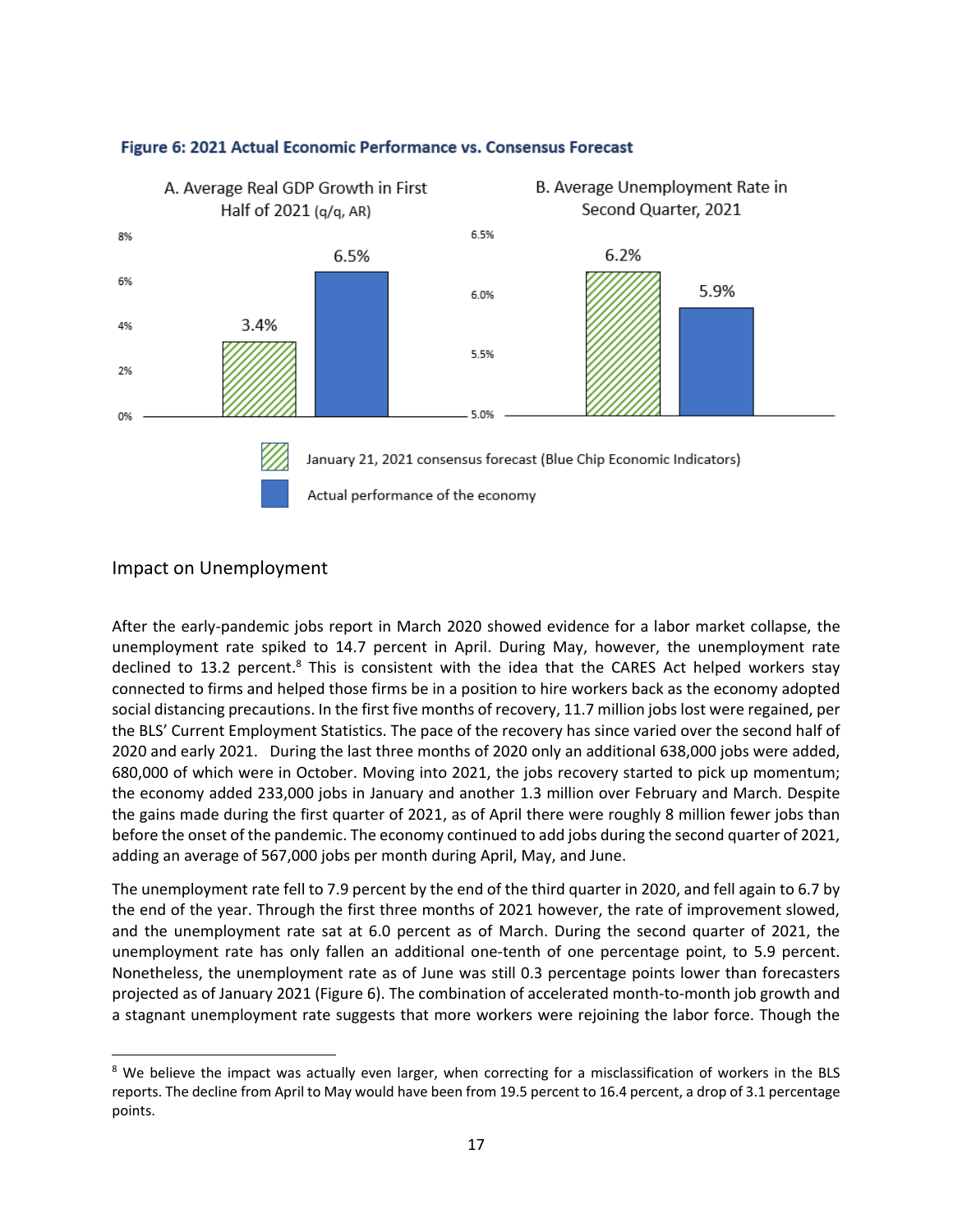topline labor force participation rate has increased only 0.2 percentage points between the first and second quarter in 2021 (from 61.4 to 61.6), the prime-age (25-54) participation rate rose 0.4 percentage points during this period.

Employment Situation reports also highlight the degree to which the pandemic has had sector-specific employment effects. Over 8 million jobs in the leisure and hospitality industry were lost in March and April of 2020, with only half being recovered from May to December (Figure 7). The same is true for the nearly 3 million jobs lost in the education and health services industries and 3.4 million jobs lost in trade, transportation, and utilities.



#### Figure 7. Payroll Job Losses by Sector Since February 2020

Sources: Bureau of Labor Statistics; CEA calculations. Note: All other services is the sum of the financial activities, information, and "other services" categories.

Pandemic job losses have not only been felt differently across sectors of the economy, but across different demographic groups of the workforce as well. A report by Brookings (2020) suggests that industry composition by geographic regions, and the correlation of employment in certain industries with race and ethnicity are channels through which the effects of the pandemic have been felt unequally. In particular, the report finds that industries susceptible to COVID-19 tend to be in metropolitan areas with large Hispanic and Latino populations. This geographic component of the pandemic's economic impact magnifies existing disparities, and exacerbates the racial wealth gap for Hispanic and Latino families.

### <span id="page-17-0"></span>Impact on the Financial Sector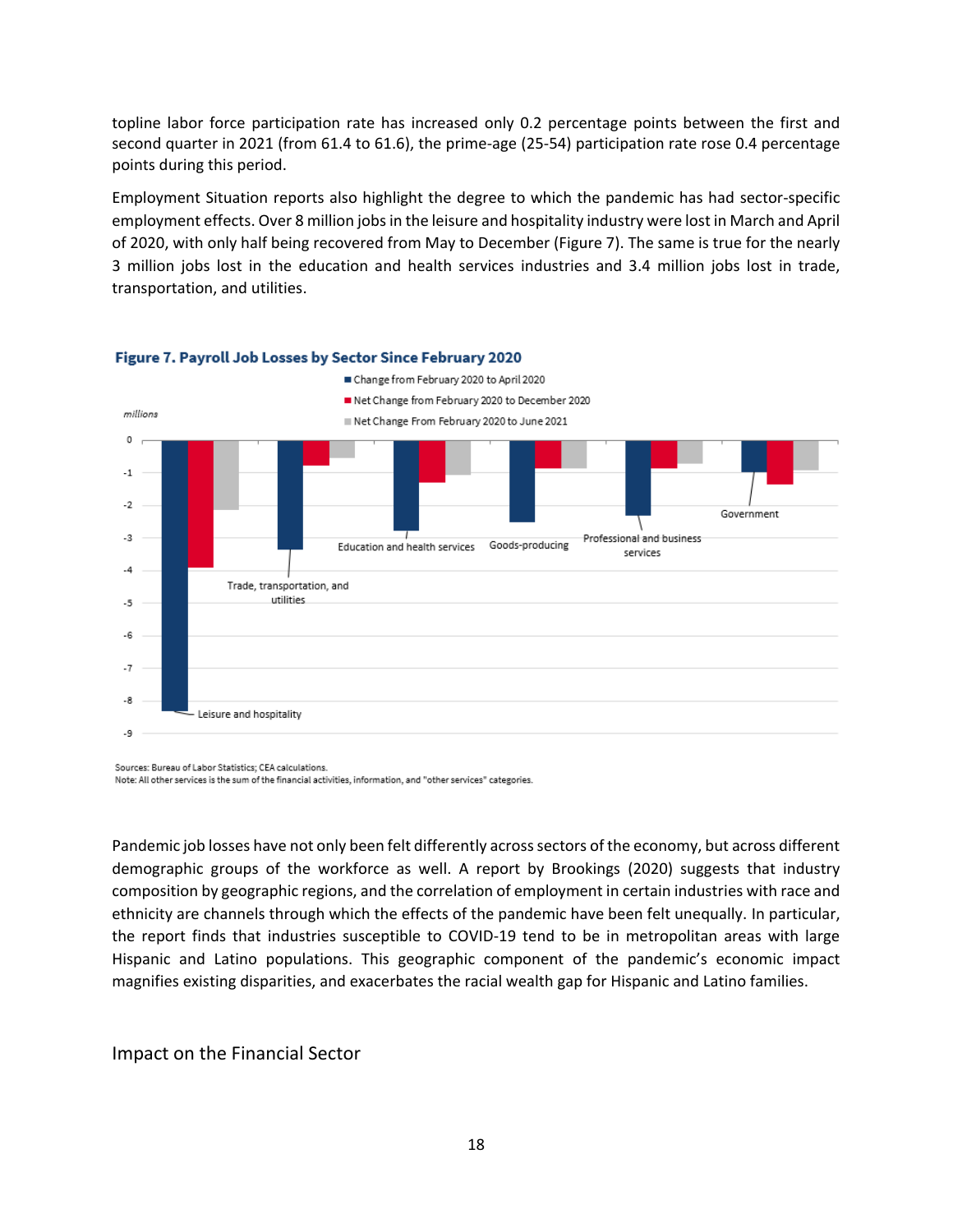A variety of indicators of financial market stress increased significantly early in the COVID-19 pandemic period but have since receded. Preliminary findings indicate that the monetary and public policy responses have mitigated the epidemic's impact on financial markets.

The extraordinary Federal Reserve response to the COVID-19 pandemic attempted to improve liquidity and restore market function of the economy. The Federal Reserve, with the approval and financial support of Treasury, quickly announced plans for the Commercial Paper Funding Facility (CPFF), Money Market Mutual Fund Liquidity Facility (MMLF), the Primary Market Corporate Credit Facility (PMCCF), the Secondary Market Corporate Credit Facility (SMCCF), the Term Asset-backed Securities Loan Facility (TALF), the Municipal Liquidity Facility (MLF), and the Main Street Lending Program (MSLP). These emergency lending facilities were established under section 13(3) of the Federal Reserve Act and include equity or credit protection provided by Treasury to protect the Federal Reserve from losses. Treasury also authorized the creation of the Primary Dealer Credit Facility (PDCF) and Paycheck Protection Program Liquidity Facility (PPPLF). The CPFF, MMLF, and PDCF functioned as backstops for these critical short-term funding markets by providing liquidity for commercial paper issuers, market intermediaries, and buyers of money market fund assets, reversing the fear-driven outflows that occurred in March. The PMCCF, SMCCF, TALF, PPPLF, MLF and MSLP aimed to support longer-term funding and credit markets, preventing otherwise-solvent borrowers from facing financing pressures because of a broader downturn in liquidity and thereby underpinning employment and the broader economy.

The VIX, an index of expected stock market volatility derived from options prices, spiked from 27 in late February 2020 to a peak of 83 on March 16, 2020 (Figure 8). It has fallen since then back to pre-pandemic levels.



### **Figure 8. Market Volatility Index (VIX), 2007–21**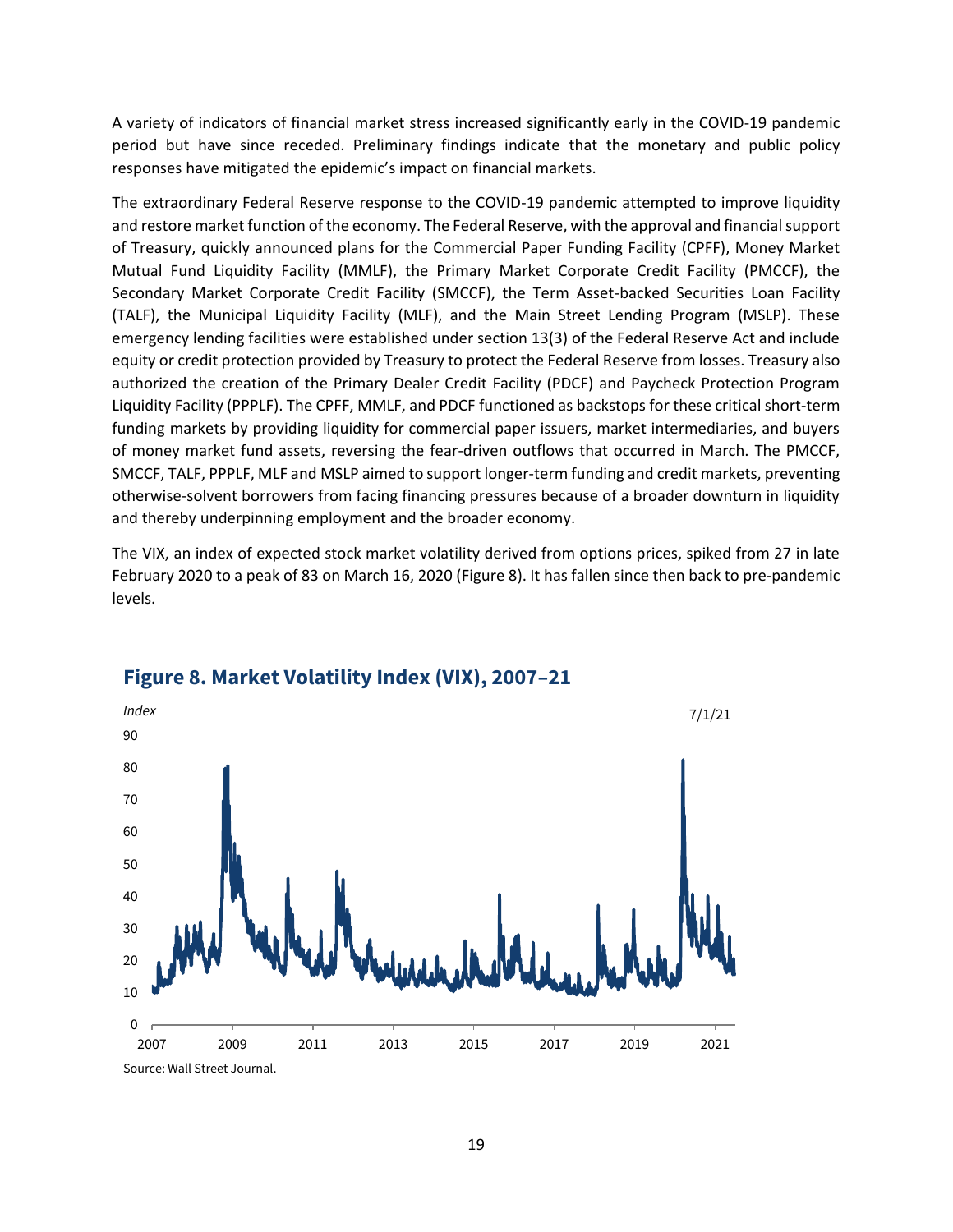Similarly, corporate bond spreads such as the spread between Baa bonds relative to Treasury notes show a similar pattern peaking around March 23 and then receding (Figure 9). The trends in these indicators, and others, suggest that these Federal Reserve lending facilities have played a necessary role in easing market strain and ensuring access to liquidity for businesses, households, and communities.



# **Figure 9. Baa Corporate Bond and 10-Year Treasury Note Spread, 2006–21**

# <span id="page-19-0"></span>Evidence of the Effect on Households

 $\overline{\phantom{a}}$ 

U.S. households have benefited from various forms of pandemic-related stimulus and support, including direct payments to individuals and families, expanded unemployment benefits, and efforts to address food insecurity and challenges in education.

To ensure sufficient liquidity for households in light of the crisis, the Congress put forward sources of cash support targeted at those who are the most vulnerable and those who lost their jobs because of the pandemic. The unemployment rate declined from a high of 14.7 percent in April 2020 to 6.7 percent in December 2020. The unemployment rate fell further to 6.0 percent over the first quarter of 2021, and to 5.9 percent by the end of the second quarter. In parallel, there was been a continuing decline in the number of regular UI benefit weeks claimed, falling from 23.1 million during the week ending May 9, 2020 to 9.8 million for the week ending March 27, 2021. $^9$  Similar to the unemployment rate, the rate of decline

<sup>&</sup>lt;sup>9</sup> These totals reflect the sum of regular state-program insured employment, Pandemic Emergency Unemployment Compensation (PEUC), and Extended Benefits (EB). For the week ending June 27, a reporting lag requires PEUC and EB to be from the week ending June 20. These numbers do not include self-employed and gig-economy workers on the PUA program but align closely with the number of unemployed workers reported in the monthly BLS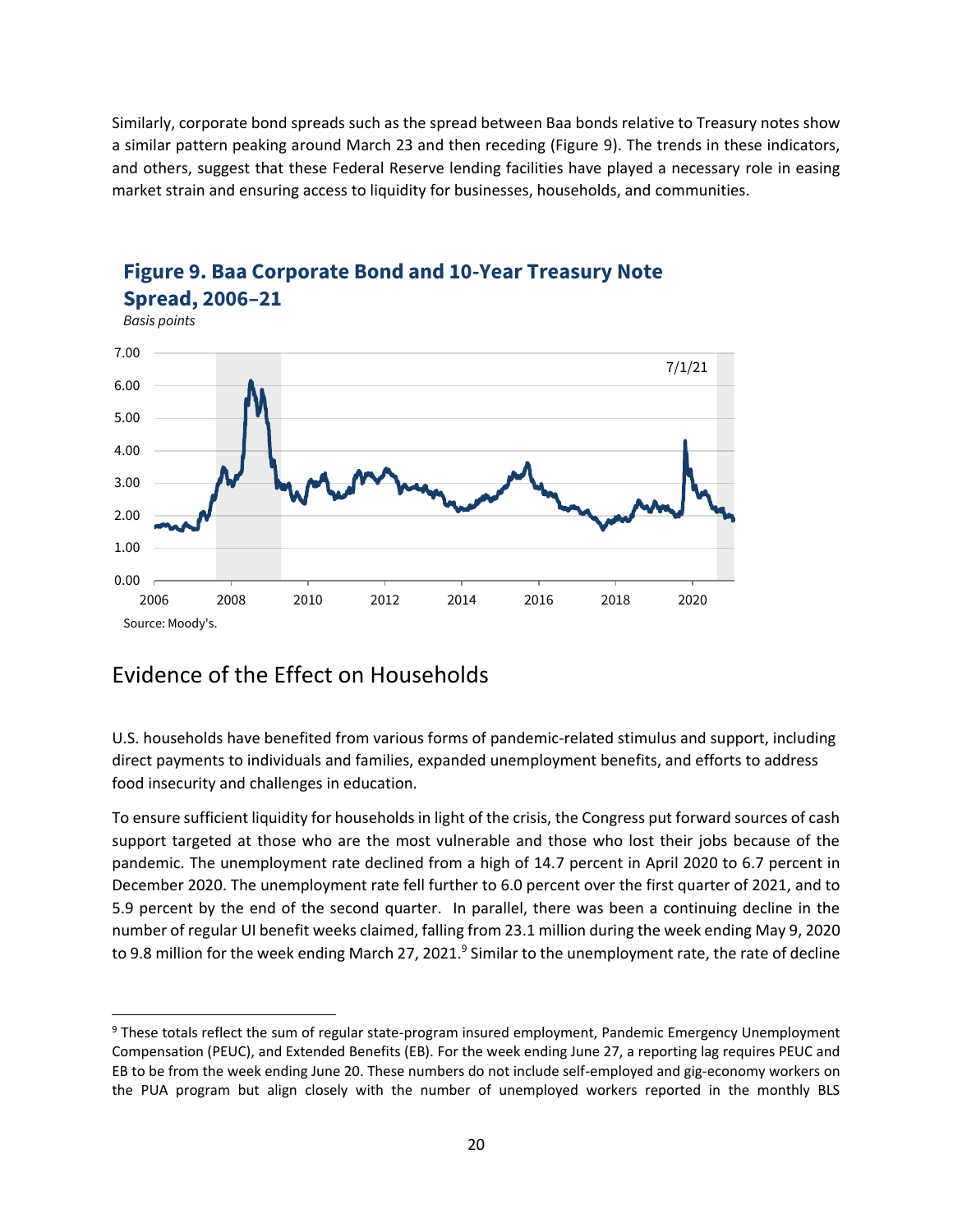in the number of UI benefit weeks claimed tapered over the second quarter, falling to 8.0 million as of the week ending June 27, 2021. We estimate the improvement in the unemployment rate from May 2020 to June 2021 was almost entirely due to some of those on temporary layoff returning to work.<sup>10</sup> Recent official data now shows permanent job losers composing a greater fraction of the unemployed, with the number of unemployed on temporary leave (1.8 million) being outpaced by the number not on temporary leave (4.0 million). Moreover, as of June 2021 the unemployment rate remained 2.4 percentage points above the rate in February 2020, before the pandemic. However, over this same time period, nearly 4 million workers dropped out of the labor force.

The Congress provided additional benefits to Americans to protect against economic insecurity. Workers at firms with fewer than 500 employees (though firms who employ health care providers and emergency responders and those with fewer than 50 employees may exclude such employees) were provided paid sick days and expanded family and medical leave benefits for COVID-19 related reasons so that they could take time off to quarantine due to the illness, look after those in their family who needed to quarantine, or care for children whose childcare programs or schools were closed. In short, numerous aspects of the relief bills were aimed at helping households cushion the economic impact of the pandemic.

### <span id="page-20-0"></span>Increased Aggregate Disposable Personal Income

 $\overline{\phantom{a}}$ 

Absent a strong policy response, the COVID-19 recession would have likely caused a dramatic reduction in disposable personal income as workers lost jobs and businesses shut down. The April 2020 unemployment rate was 14.7 percent, the highest it has been since the Great Depression, and the rate for May was 13.3 percent.<sup>11</sup> In surveys, households reported high levels of concern about their financial security, with nearly half reporting significant losses of both income and wealth (Coibion, Gorodnichenko, and Weber 2020).

Employee compensation fell drastically in March and April of 2020. Despite large gains being made over the course of May and June, compensation remained below pre-pandemic levels through the third quarter of 2020. By looking at data from the Bureau of Economic Analysis (BEA) on aggregate real disposable personal income, however, we see that after initial declines during the early pandemic, disposable income had risen above pre-pandemic levels by April 2020 and remained elevated throughout 2020. The discrepancy between employee compensation and personal income is evidence that stimulus measures passed throughout 2020 helped put a floor on household income during the pandemic. During May of 2020, Treasury and IRS announced that nearly 130 million Americans had received Economic Impact Payments, worth more than \$218 billion, in less than five weeks. In total, approximately 166 million Economic Impact Payments totaling about \$277 billion were delivered in round one, with more

Employment Report. With the recent extension in PEUC eligibility, these figures should remain comparable over the coming months.

<sup>&</sup>lt;sup>10</sup> We estimate that 23.4 million temporary layoffs were reversed from April 2020 to June 2021, after incorporating those workers who were classified by the BLS as *employed but not at work* who may have actually been on temporary layoff. The total number of unemployed fell 20.8 million over the same period, suggesting the addition of 2.6 million more permanent unemployed workers.

<sup>&</sup>lt;sup>11</sup> Some estimates put the rate at higher than the official U-3 rate. See, for example, Fairlie, Couch, and Xu (2020).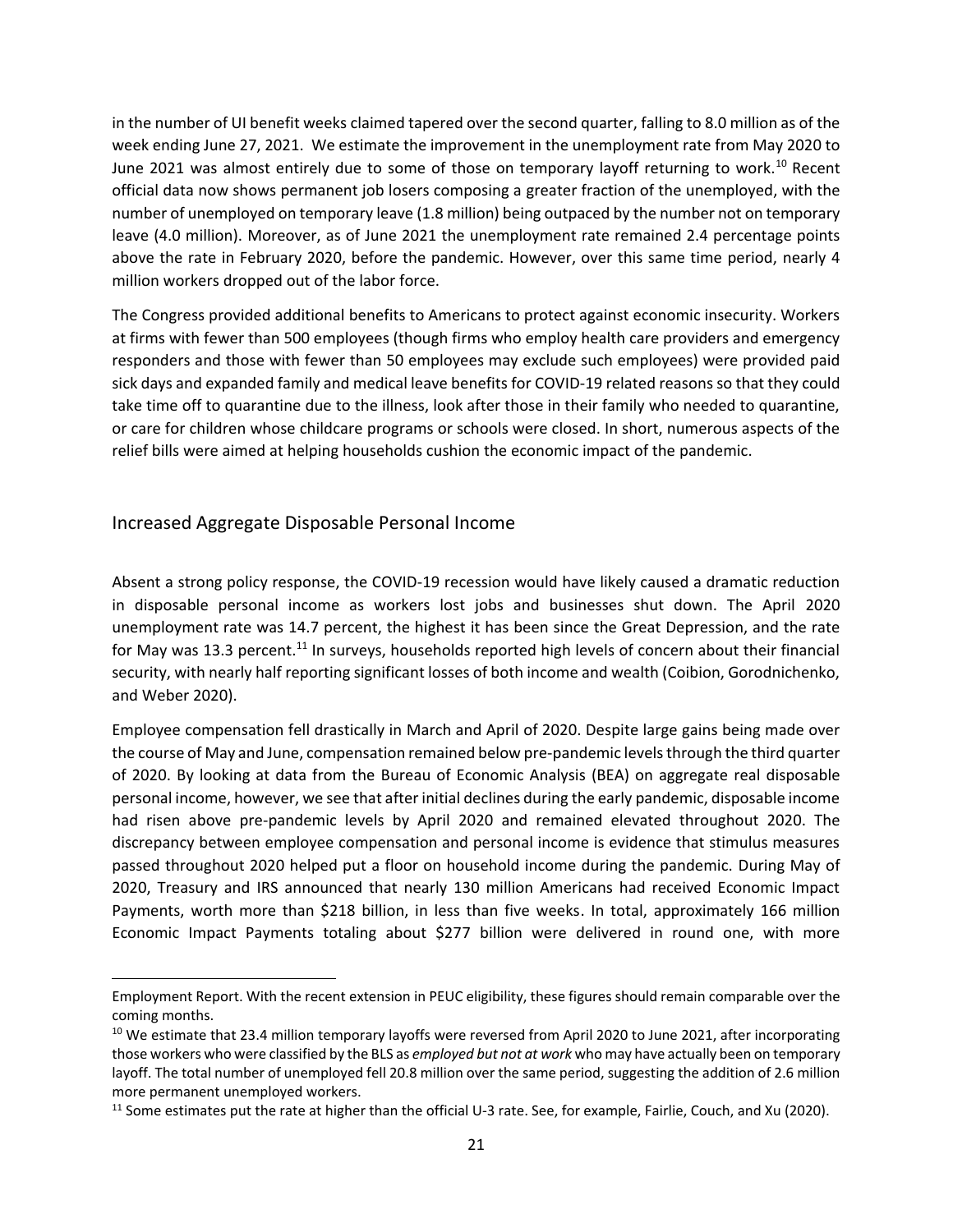appropriated in late December. The ARP also included direct payment to individuals of up to \$1,400 for individuals and \$2,800 for families.

The expansions to the unemployment insurance program have also propped up incomes. As of the beginning of July 2021, over \$620 billion has been received by households, \$275 billion of which has come since the start of the fourth quarter 2020. Outlays since October have been dominated by \$64 billion for PUA benefits for self-employed and gig-economy workers, \$62 billion for PEUC benefit extensions for workers who have exhausted their regular State benefits, and \$133 billion in Federal Pandemic Unemployment Compensation (FPUC) provided through an additional \$300 in weekly benefits that was added in the Appropriations Act in December 2020 and extended in the ARP. The pace of these expenditures should slow moving forward, reflecting the recovering labor market, improved vaccination rates, and the opting-out of some States from these UI programs.

As the income side of households' balance sheets have also been propped up by economic relief payments, aggregate data show that the spending side has followed the ebb and flow of disbursements for Economic Impact Payments from the CAA and ARP. Real personal consumption saw a dramatic downturn at the onset of the pandemic, and in April 2020 experienced the largest one-month decline on record.<sup>12</sup> Despite generally trending towards recovery during 2020, progress had slowed by the end of 2020, with consumer spending increasing only 1.9 percent between June and December. Of note, however, was the elevated levels of spending observed in February, March, and April of 2021, which reflected the distribution of Economic Impact Payment from the CAA during January, and the ARP in March and April. Data on real disposable personal income followed a similar pattern over this period, demonstrating the ability of stimulus measures to provide an immediate boost to the economy.

In addition to extending a lifeline to vulnerable households and individuals, a successful vaccination campaign paid immediate dividends for workers in sectors most affected by social distancing. The Bureau of Economic Analysis' credit card transaction data on industry-level spending showed accelerated growth rates in spending on food services and drinking places, accommodation, and gasoline stations starting in January 2021 (BEA, 2021). Payroll employment data for the leisure and hospitality sector as well as the restaurant industry both show accelerated rates of improvement during the first two quarters of 2021.

The decline in overall spending led to an increase in the savings rate over 2020 and into 2021. Personal saving saw its largest one-month increase on record in April 2020, pushing personal saving as a percentage of aggregate real disposable income to 33 percent, a record high. Personal savings saw decreases between May and November but ticked up in December and January and remained elevated into March 2021. As gathering restrictions eased during the first half of 2021, savingsrates declined from 27.6 percent in March to 9.4 percent as of June. While still above the pre-pandemic saving rate of 8.3 percent from February 2020, the unwinding of accumulated pandemic-related savings as the economy has reopened is a positive sign for the economy and suggests a prominent role for vaccinations and direct stimulus payments.

 $\overline{\phantom{a}}$ 

 $12$  A recent paper by Chetty et al. (2020) shows that the largest declines in consumption spending came from the richest income households. As of June 10, high income households cut spending by 17 percent while those in low income households cut spending by only 4 percent. This is likely a function of stimulus payments as well as unemployment benefit receipt.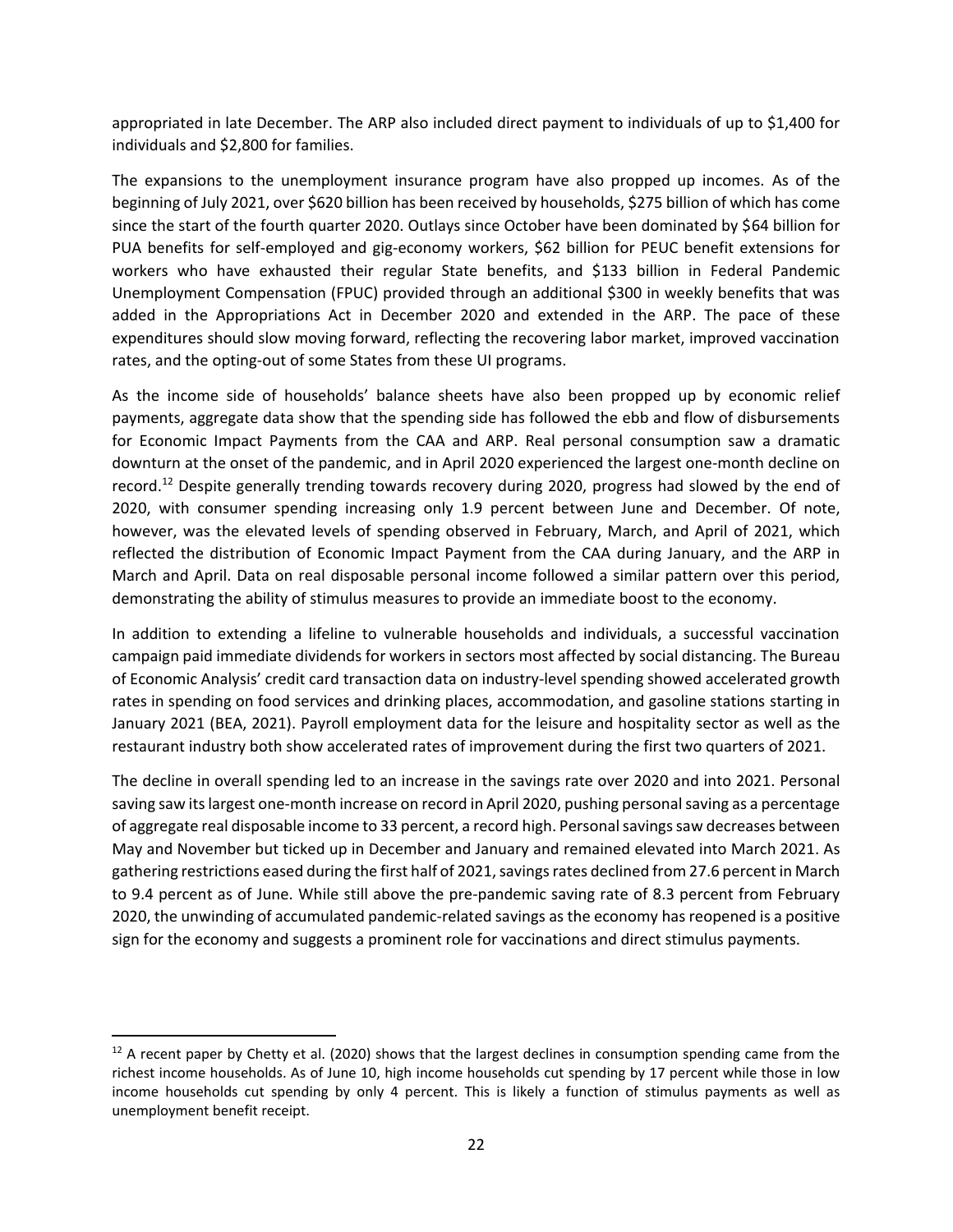#### <span id="page-22-0"></span>Supplemental Nutrition Assistance Program

The Families First Coronavirus Response Act (FFCRA), which passed in March 2020, provided temporary benefit increases up to the maximum allotment for households not already receiving the maximum. The CARES Act provided over \$15 billion in additional contingency funding for increased costs associated with the FFCRA provisions, as well as anticipated increased participation in the Supplemental Nutrition Assistance Program (SNAP). As provided by the FFCRA and CARES Act, the U.S. Department of Agriculture (USDA) also provided waivers of certain requirements so that nutrition programs could reach families and children while social distancing restrictions were in place. The FFCRA also suspended work requirements for non-disabled, childless adults through the month after the end of the COVID-19 public health emergency. Funding for SNAP was expanded and increased in the December Appropriations Act, and these measures were extended in the ARP.

Recent data have shown that Americans struggled with food hardship during the pandemic. According to the Census Bureau Household Pulse Survey from early February 2021, nearly 11 percent of all adults in the U.S. reported that their household sometimes or often didn't have enough to eat in the prior week. As of late March, however, after the passage of the ARP, this fraction had fallen to 7.4 percent, and remained near 8 percent at the end of June. Still, both adults in households with children and Black and Latino adults were more likely to report not having enough to eat. The most common reason given by these households for not having enough to eat was not being able to afford to buy more food.



### **Figure 10. Food Insufficiency Last 7 Days, by Child Presence**

Note: Food insufficiency defined as those reporting "Often not enough to eat," "Sometimes not enough to eat," and "Enough food, but not always the types wanted." Source: Census Household Pulse Survey.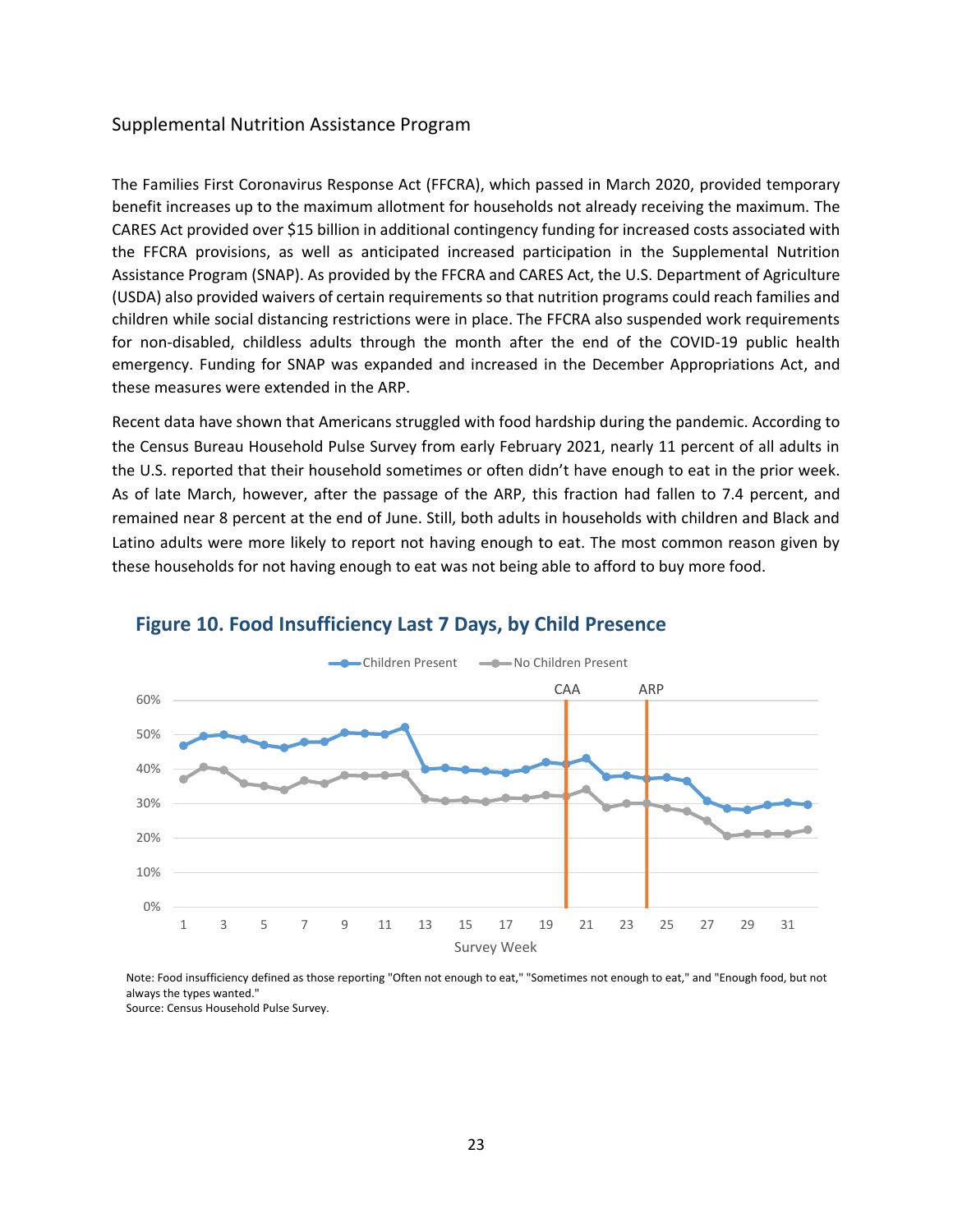### <span id="page-23-0"></span>Education

 $\overline{\phantom{a}}$ 

Between the first and third week of March 2020, close to 100 percent of kindergarten, primary, and secondary schools closed. These closures have had a substantial negative effect both on the U.S. economy and on children themselves. Academic literature finds that without additional investments in education, children are likely to experience a persistent  $2.3 - 3.7$  percent decline in future earnings as a result of lower human capital accumulation from the shortened school year.<sup>13</sup> The loss of human capital accumulation will also have deleterious effects on long-term growth for the country.

Meanwhile, the absence of parentsfrom workplaces due to remote schooling and lack of childcare results in lost economic output. Those parents could experience a persistent 1 percent drop in lifetime earnings because of lost job experience, as well.<sup>14</sup> We estimate that 18 percent of the workforce may fall into this category. Overall, data indicate that only about 30 percent of workers are likely to be able to telecommute.

Assuming that school closures and distance learning reduce work experience for even just four months, affected workers—as a lower bound, 70 percent of the one-quarter of the workforce with young children at home—are estimated to lose 1 percent of lifetime earnings. Furthermore, mothers—and single mothers especially—are less able to telecommute. The effects are likely to be particularly severe for earlycareer single mothers, who will experience not just lower earnings but also less secure job prospects. Moreover, keeping schools closed and implementing distance learning disproportionately harms lowerincome families, who are less able to obtain additional help with childcare, are less able to obtain additional tutoring or instruction to supplement distance learning, and are less likely to have internet access and laptops required for distance learning. These families are the most vulnerable to shocks, since they are the least likely to be able to work from home and least likely to have accumulated savings.

# <span id="page-23-1"></span>Evidence of the Effect on Businesses

In this section, we focus on provisions specifically aimed at improving the access of businesses to financial resources and allowing them to weather the crisis. We explore how the availability of forgivable loans and grants has allowed small businesses to retain employment, re-open, and recover revenues. While the small business optimism index compiled by the National Federation of Independent Business (NFIB) showed a 13.1 point improvement in September, relative to April, the index fell 8.1 points in the fourth quarter of 2020. The NFIB index then rebounded during the first and second quarter of 2021, but remained 4.7 percent below its pre-pandemic level as of May 2021.

<sup>&</sup>lt;sup>13</sup> The range of decline in future earnings is derived from prorating full-year earnings declines to the three-month reduction in the school year caused by COVID-19. Sources for the range are Angrist and Krueger (1992) and Bhuller et al. (2017).

<sup>&</sup>lt;sup>14</sup> Estimate derived from prorating the drop in lifetime earnings for each one year of lost job experience, as estimated in Altonji and Williams (2005).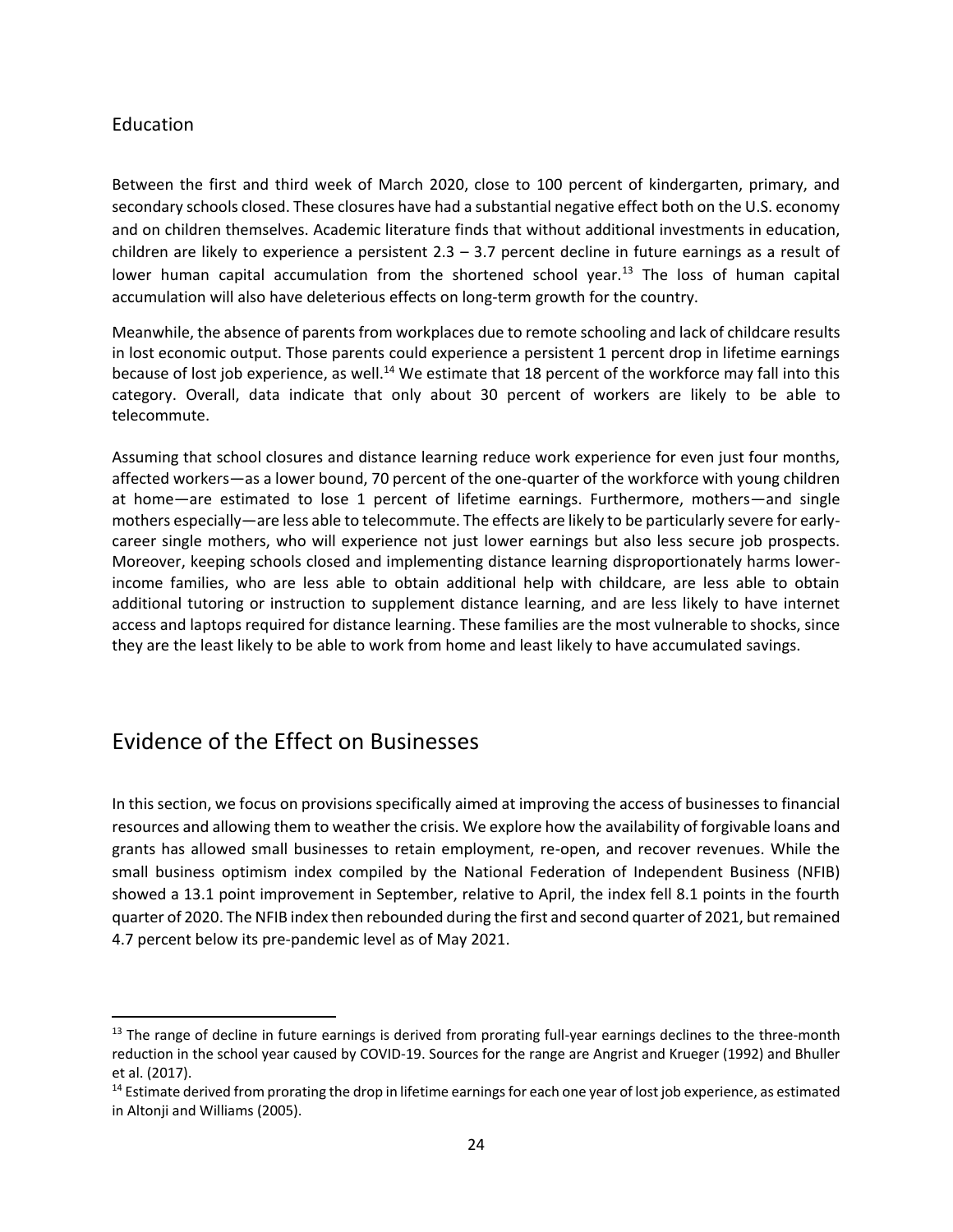The combined NFIB index is a combination of several sub-indexes, of which most followed a similar pattern. The net percent (i.e. increase minus decrease) of firms who report planning to hire workers in the next three months averaged 21 percent over the first five months of 2021, an improvement from the 16 percent average during 2020 and on track to exceed to the 19 percent average from 2019. The increase in hiring plans is also consistent with the positive trend in the net percent of businesses who report increases in sales over the past three months (relative to the prior three months). Plans to hire workers, however, are met with challenges in finding qualified applicants, as 48 percent of firms in May reported having job openings they are currently not able to fill. We see this reflected in both the net percent of firms who report over the first two quarters of 2021 that they have increased actual compensation or plan to do so over the next three months.

#### <span id="page-24-0"></span>Impact on Small Business Bankruptcies

A concern in any crisis is the impact on business bankruptcies and failures, which can then lead to even higher levels of sustained unemployment. Small business bankruptcies for the second quarter of 2020 as a whole decreased by 1.8 percent (Figure 11). In the third and fourth quarter, the change in year-overyear bankruptcies accelerated to 68.2 percent and 74.1 percent, respectively. By the first quarter of 2021, this pace had slowed significantly, with a year-over-year decrease in bankruptcies of 4.8 percent. Small business bankruptcies declined even further in the second quarter with a year-over-year decline of 25 percent.



Bankruptcies data from 2020 could be biased by a number of factors. First, the social distancing mechanisms may have affected filing rates, both for the court systems and debtors. If business owners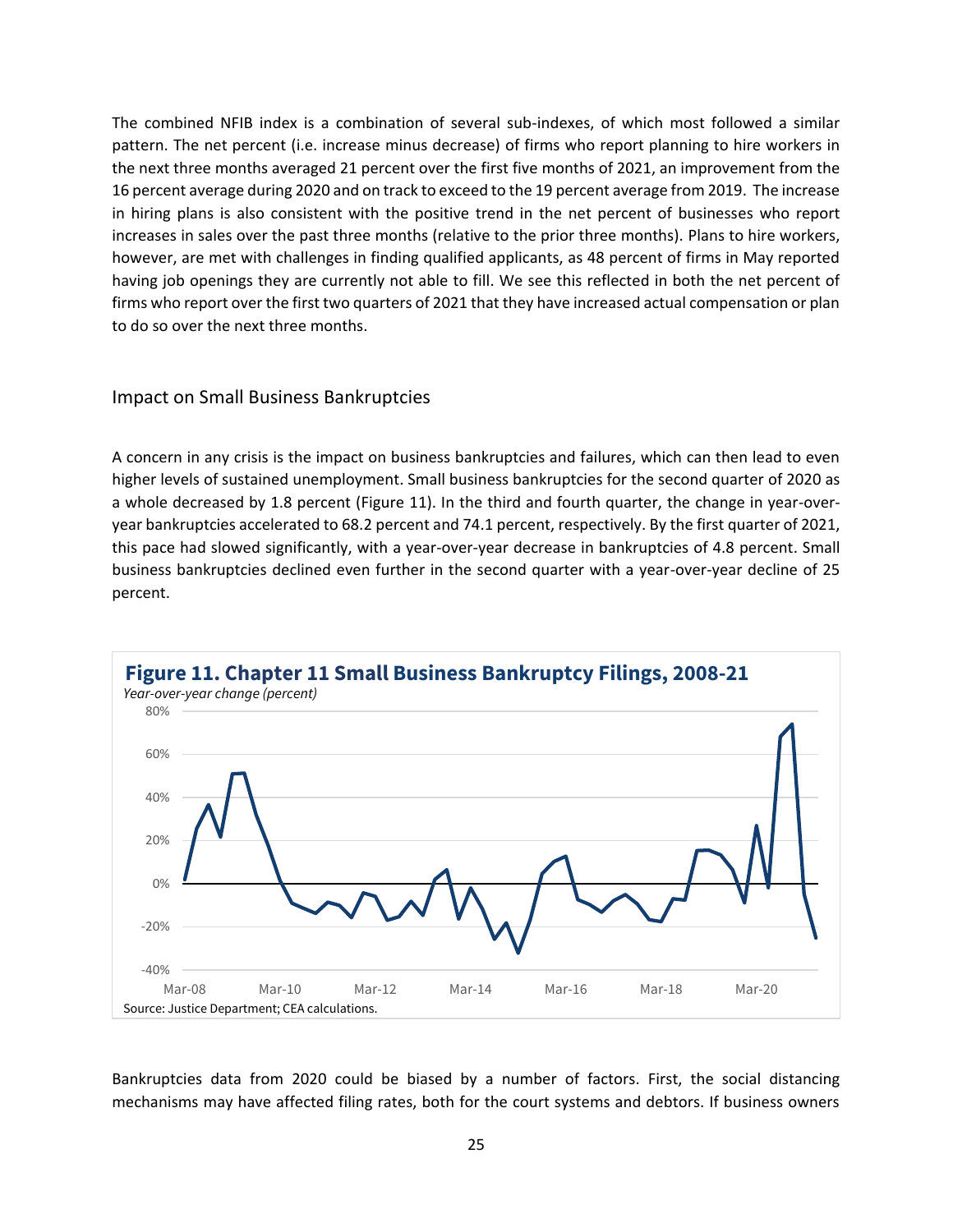were unable to connect with lawyers or face difficulties submitting electronic filings, this could have lead to filing delays that show up as higher filings later in the data. At the same time, courts' ability to take on cases might have been affected by State restrictions.

### <span id="page-25-0"></span>How Small Businesses Have Responded to the Coronavirus Response Legislation

#### *Small Business Expectations of Near-term Economic Conditions*

The sentiments of small businesses are an important lens through which to view the recovery, and the Census Small Business Pulse survey provides a high-frequency way to gauge the current climate for these businesses. For example, in a survey taken between March  $29<sup>th</sup>$  and April 4<sup>th</sup> of 2021, respondents were asked if their business had made any changes to their proposed capital spending since March 2020; the survey found that 45 percent of businesses either decreased, canceled, or postponed capital expenditures over the last year. These results were indicative of an economy that still had an upward climb to recover lost economic potential due to the pandemic recession.

Looking toward the future, the Small Business Pulse survey also asked respondents how much time they think will pass before they return to a normal level of operations. A plurality of respondents (37%) in March answered that it will take more than 6 months for conditions to normalize. The results of this question are consistent with those of another survey question from March in which more than half of respondents whose business typically involves travel did not plan to do so over the next six months. As of June, however, only 32 percent believed the economy would take more than 6 months to return to normal, and more firms now report plans to increase travel in the next six months. This suggests that it is not just consumers who responded to increased rates of vaccination, but businesses as well.

The Small Business Pulse survey also suggested that firms were increasingly looking to hire workers. Of the businesses polled in March, 31 percent suggested they planned to identify and hire new employees over the next six months; as of June, 36 percent of firms planned to hire workers in the next six months.

### <span id="page-25-1"></span>Impact of the Coronavirus Food Assistance Program on Farm Incomes

The CARES Act authorized provisions to support farmers who were harmed by the consequences of the COVID-19 epidemic. These provisions took the form of USDA's Coronavirus Food Assistance Program (CFAP). The COVID-19 epidemic and the associated economic response disrupted food and agricultural markets, resulting in a dramatic drop in farm income for a wide array of agricultural products. CFAP makes available \$16 billion of financial assistance for producers of affected commodities, including \$9.5 billion to compensate for losses due to commodity price reductions between mid-January and mid-April 2020, and another \$6.5 billion for ongoing market disruptions. In early February 2020, before the extent of the impact on agricultural markets was understood, U.S. net farm income for 2020 was forecast to be \$99 billion, which would have been a 4 percent increase over 2019 and the highest net farm income since 2014. By June, as the magnitude of the epidemic became apparent, analysts had revised the forecast of 2020 net farm income down by more than \$24 billion (25 percent) when CFAP payments are excluded. Including the \$16 billion in CFAP payments raises forecasts for net farm income to \$91 billion (Figure 12).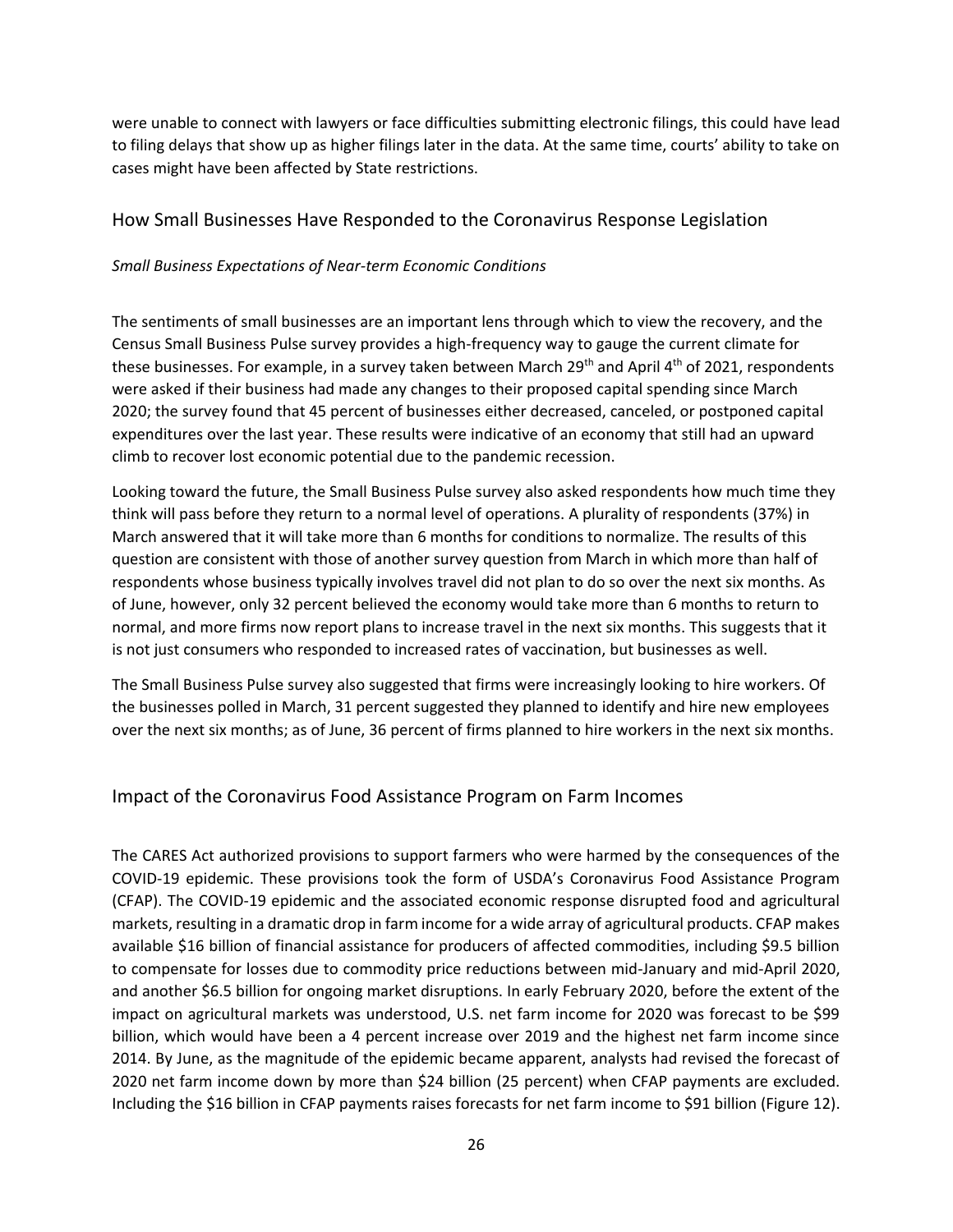It is important to note that the pandemic affected all of agriculture, but that many farmers did not benefit from previous rounds of pandemic-related assistance. CFAP has been modified under the ARP in order to better reach underserved producers and small to medium sized farmers.



# <span id="page-26-0"></span>Conclusion

The COVID-19 pandemic caused a sharp and deep contraction of economic activity. Congress responded with substantial legislation. This report reviewed and synthesized the external researcher literature on impacts of 2020 pandemic legislation and provided detailed analysis of publicly available economic data through the second quarter of 2021. Overall, 2020 pandemic legislation addressed public health challenges, provided economic relief, and facilitated economic recovery. Economic and public health challenges remain, many of which predate the pandemic. The Federal Government remains committed to taking the necessary steps needed to protect and improve the lives and livelihoods of all Americans.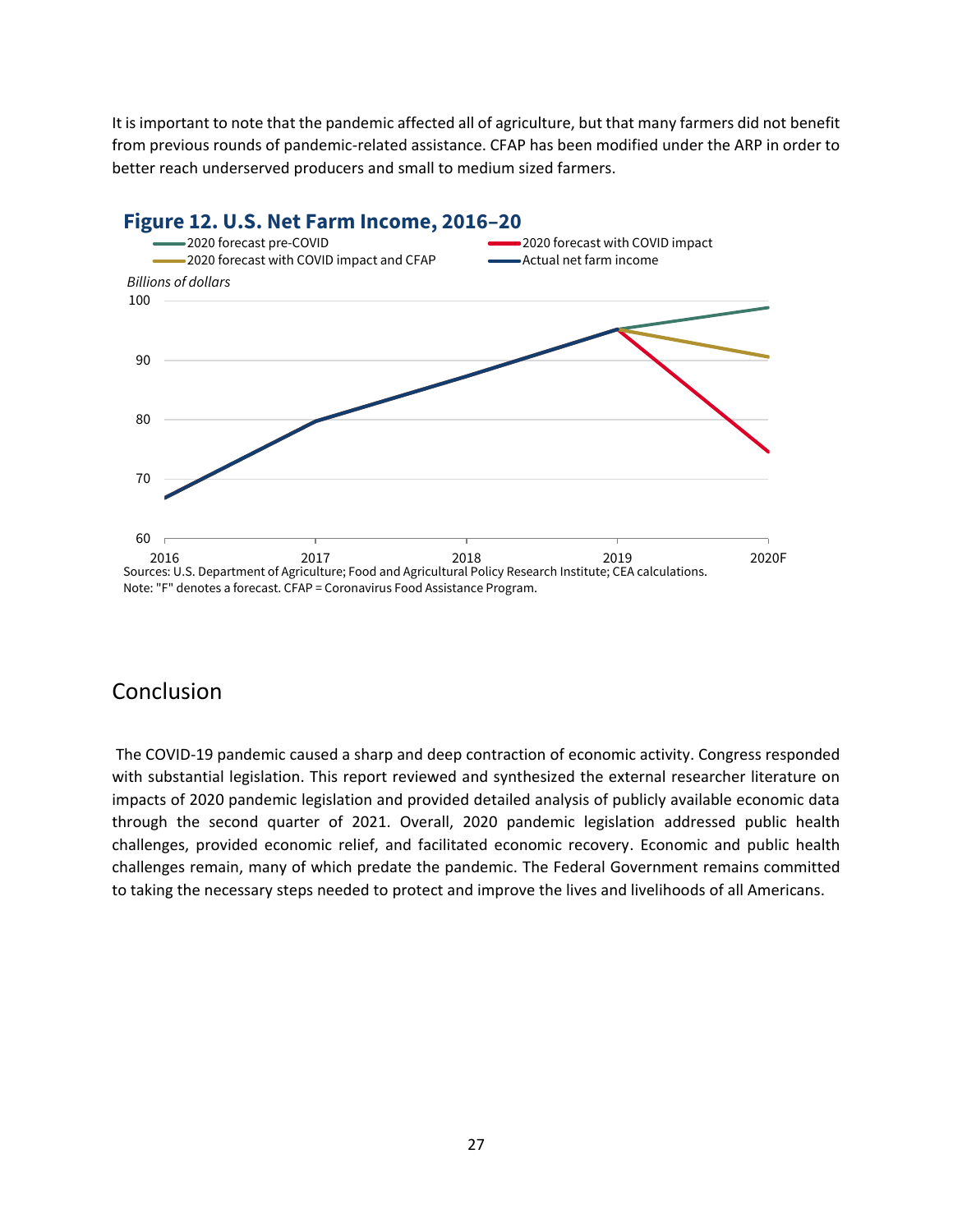# <span id="page-27-0"></span>Appendix

### <span id="page-27-1"></span>Coronavirus Response Funding Overview

Phase 1: Coronavirus Preparedness and Response Supplemental Appropriations Act, 2020 (P.L. 116-123)

In total, this act provided \$7 billion in emergency funding for Federal agencies' response. Highlights include:

- Public Health and Social Services Emergency Fund, to fund countermeasures and support for emergency response and healthcare entities.
- CDC-wide public health response activities, including some global health efforts. In addition, the act provided funds for CDC's Infectious Diseases Rapid Response Reserve Fund.
- National Institutes of Health research and development of therapeutics, vaccination, and diagnostics for COVID-19.
- State and international assistance programs to prevent, prepare for, and respond to the virus.

#### Phase 2: Families First Coronavirus Response Act (P.L. 116-127)

In total, provided \$192 billion. Highlights include:

- Refundable tax credits for private-sector employers who provide required paid sick and family leave.
- Public Health and Social Services Emergency Fund, to pay claims of providers to provide COVID-19 testing and related services for uninsured individuals.
- Emergency transfers to State agencies for unemployment compensation administration expenses.
- Farmers to Families Food Box donation and distribution program.
- Nutrition programs, including Women, Infants, and Children (WIC) nutrition benefits and State and local agency operations, food banks through The Emergency Food Assistance Program (TEFAP), territory nutrition assistance grants, and such sums authority for the SNAP P-EBT program to support families while schools are closed.
- Emergency Medicaid Federal Medical Assistance Percentage (FMAP) increase of 6.2 percentage points for States that meet certain requirements, to provide fiscal relief and help States manage increased enrollment and health care costs. This increase will also support other Federal/State programs including the Children's Health Insurance Program, as well as foster care and adoption assistance programs.
- Department of Veterans Affairs (VA), to provide support for the VA medical care and information technology response, along with small amounts for other VA needs, chiefly personal protective equipment (PPE).

Phase 3: Coronavirus Aid, Relief, and Economic Security (CARES) Act (P.L. 116-136)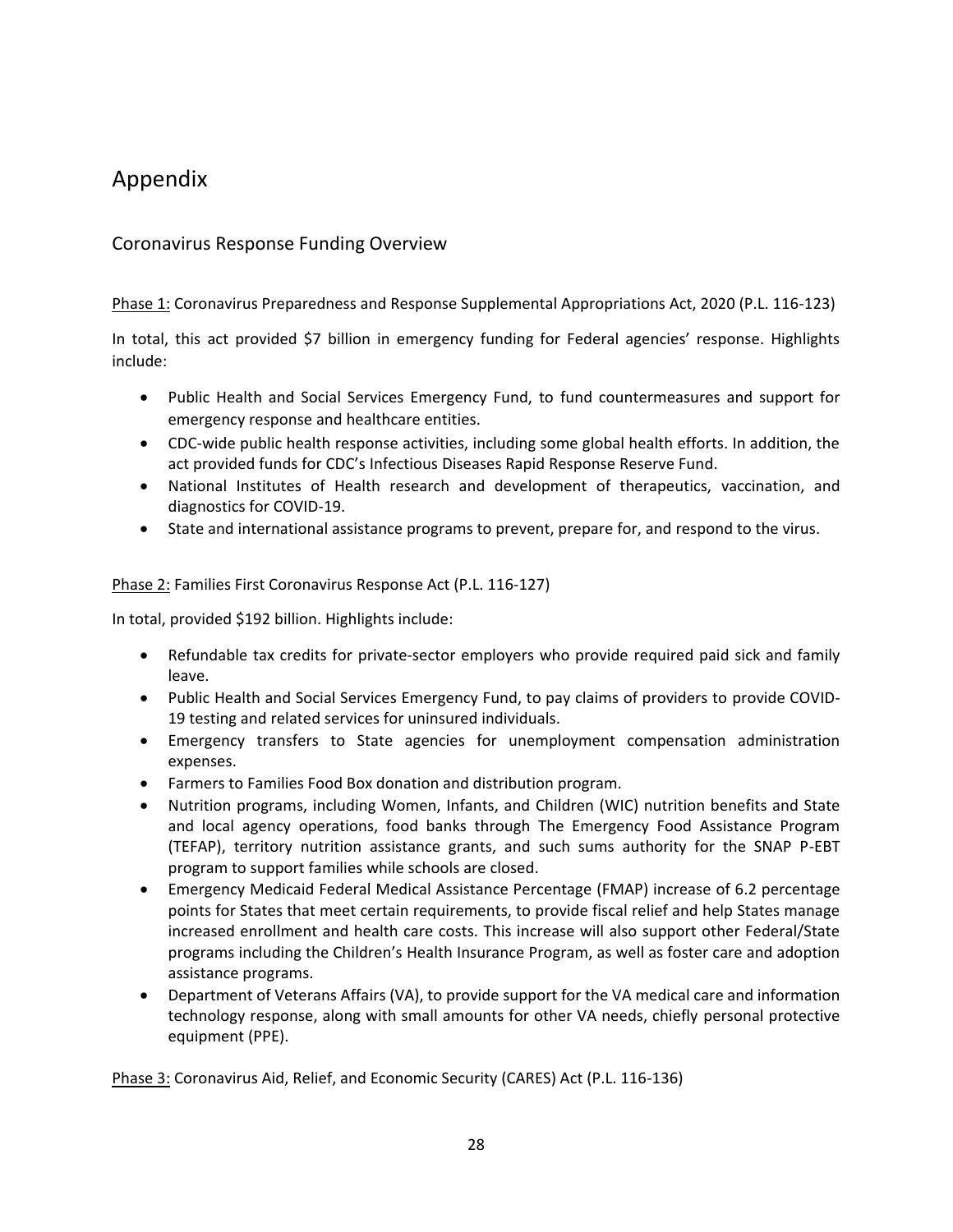In total, provided \$2.1 trillion to respond to the COVID-19 outbreak and its impact on the economy, public health, State and local governments, individuals, and businesses. Highlights include:

- Economic stabilization, supporting trillions in Federal Reserve lending to business and State/local governments, including loans to airlines, related businesses, and businesses critical to national security.
- PPP loans to small businesses, and certain non-profits, veterans' organizations, and Tribal business concerns, that can be fully forgiven if the funds are used for approved payroll and nonpayroll costs (such as utilities and rent).
- Economic Impact Payments for individuals to provide \$1,200 per eligible individual plus \$500 per qualifying child. These amounts phase out for higher-income taxpayers.
- Coronavirus Relief Fund to provide general economic support to States, localities, and tribal governments. These funds can be used to address medical or public health needs related to COVID-19, as well as unemployment or business closures.
- Tax provisions, including,
	- o Increases deductibility of charitable contributions through calendar year 2020;
	- o Modifies limitation on losses for taxpayers other than corporations;
	- o Establishes temporary refundable employee retention tax credit, to encourage businesses to keep employees on payroll;
	- $\circ$  Increases utilization of net operating losses arising in tax years 2018 through 2020;
	- $\circ$  Increases deductibility of business interest expenses for tax years 2018 through 2020;
	- o Accelerates refundability of corporate minimum tax credits;
	- $\circ$  Suspends aviation excise taxes through the rest of calendar year 2020;
	- $\circ$  Delays payment of certain employer payroll taxes through the end of calendar year 2020 and allows employers to pay them over the next two years; and
	- o Retroactively permits 100-percent bonus depreciation for qualified improvement property acquired and placed in service after September 17, 2017.
- Pandemic unemployment assistance and other emergency unemployment compensation measures.
- Public Health and Social Services Emergency Fund for countermeasures and support for emergency response and healthcare entities.
- Emergency increase in unemployment compensation.
- Disaster Relief Fund for emergency protective measures including: PPE and medical supplies, temporary medical facilities and personnel, sheltering, and 100 percent of National Guard Title 32 costs until June 24, 2020.
- Transportation: Transit Infrastructure Grants and Grants in Aid for Airports. The transit grants cover capital and operating expenses to maintain service, and to reimburse lost revenue due to the public health emergency. The airport grants cover operating and capital expenses at over 3,000 airports. Both grants reflect nearly three times the level of funding provided for these programs in FY 2020.
- Payroll support to the airline industry to maintain employment and avoid job cuts.
- Education Stabilization Fund to support States, school districts, and institutions of higher education to prevent, prepare for, and respond to COVID-19, as well as direct financial assistance to students that can be used to cover education, food, housing, healthcare, and childcare expenses.
- Temporary relief for most Federal student loan borrowers, by pausing payments, with 0 percent interest, for all Department of Education-held student loans.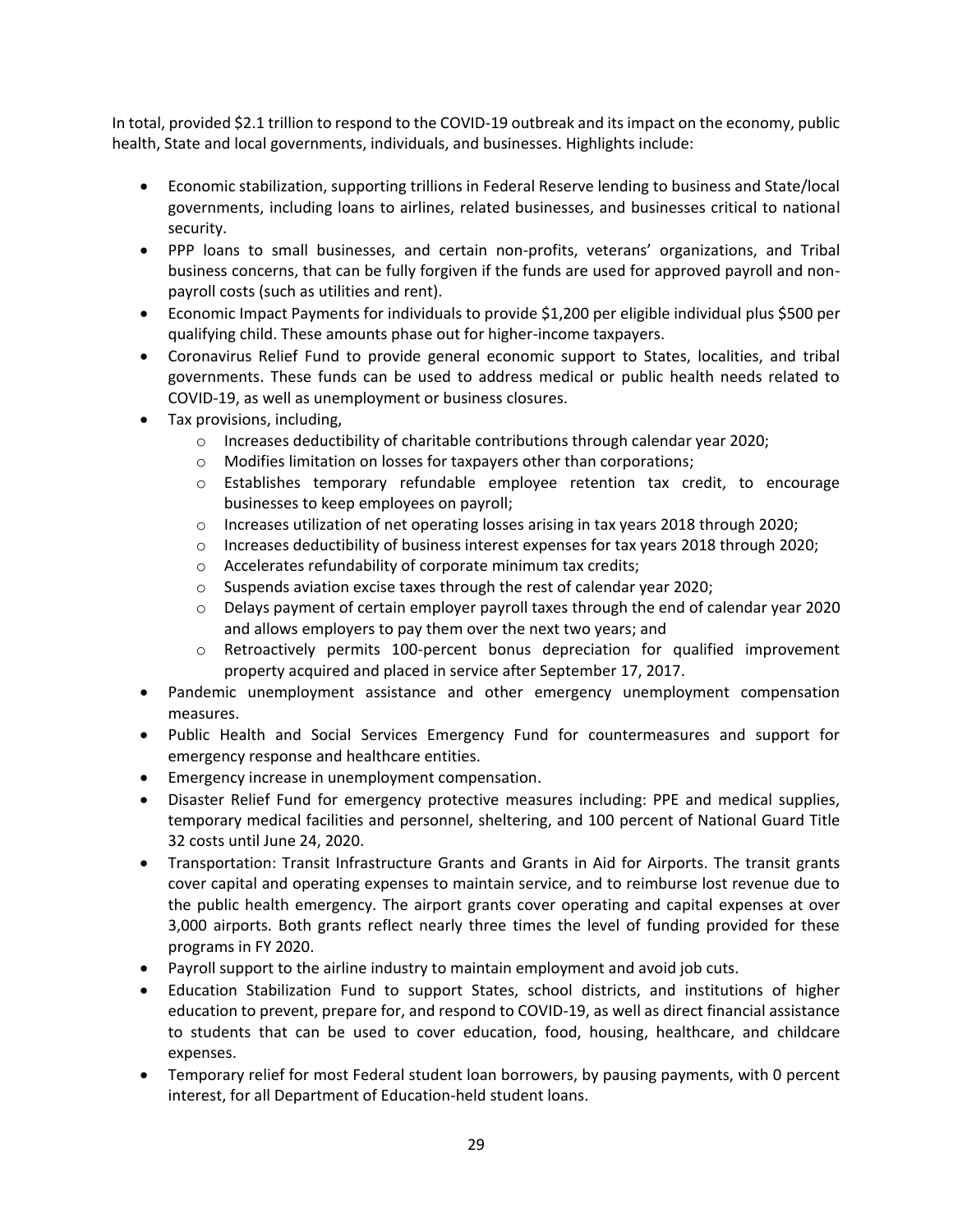- Nutrition Programs: Supplemental Nutrition Assistance Programs (SNAP), the Food Distribution Program on Indian Reservations (FDPIR), nutrition assistance block grants to territories, Child Nutrition programs, Older Americans Nutrition Programs, and TEFAP funding for food banks. Support for these programs has been expanded to serve more individuals and to fund innovative ways to deliver meals to children while schools are closed.
- Department of Veterans Affairs, to provide support for the VA medical care and information technology response, along with small amounts for other VA needs, chiefly PPE.
- Coronavirus Food Assistance Program, a package of assistance to specialty crop, dairy, livestock, and row crop producers that includes funds provided through both the CARES Act and the Commodity Credit Corporation.
- Department of Defense (DOD), including for: medical care for service members, dependents, and retirees; diagnostics and medical research; PPE for medical and non-medical personnel; procurement of vaccines and antivirals; National Guard and Reserve support for DOD missions; DOD private sector care costs; and Defense Production Act purchases.
- Funding for Economic Injury Disaster Loan (EIDL) Advances (grants), a new program that provided interim funding to EIDL lending program applicants, could be used for a wide range of obligations such as rent, payroll, debt payments, and healthcare benefits.
- Additional borrowing authority for the United States Postal Service. The funds are to be extended by Treasury if the Postal Service determines that it is unable to fund operating expenses due to COVID-19 related changes.
- Department of Justice grants to support State, local, and tribal law enforcement in the response to COVID-19.

### Phase 3.5: PPP and Health Care Enhancement Act (P.L. 116-139)

In total, provided \$493 billion in additional funding for small business loans, health care providers, and testing. Highlights include:

- Additional funds for the PPP.
- Additional funds for the Public Health and Social Services Emergency Fund.
- Additional funds for the Small Business Administration EIDL lending program, and additional funds for EIDL Advances (grants).

### Phase 4: Consolidated Appropriations Act (P.L. 116-260), Divisions M and N

In total, provided \$868 billion in additional funding for small businesses, individuals, state and local governments, and vaccinations. Highlights include:

- Additional funds for the PPP, including a provision for the deductibility of expenses paid for by PPP loans.
- Additional funds for SBA EIDL Advances (grants).
- Small business funds for businesses in low-income communities.
- Emergency grants for live music venues, movie theaters and museums.
- Additional funds for a \$600 Economic Impact Payment, available for most Americans with adjusted gross incomes below \$75,000.
- Extensions of increased Federal unemployment benefits for an additional 11 weeks, including an additional \$300 per week until mid-March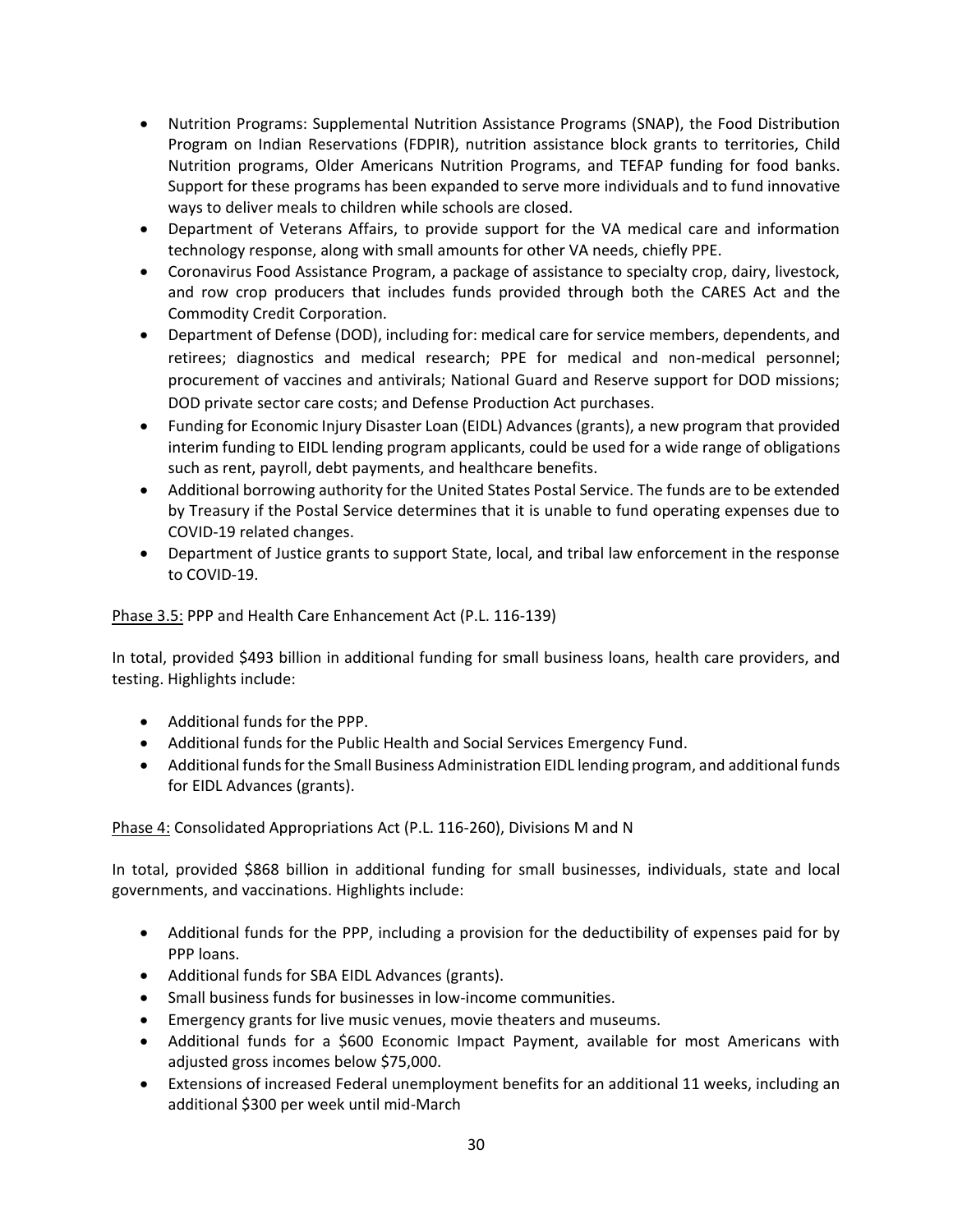- Additional funds for education, including grants for K-12 education, higher education (including for HBCUs and for-profit college financial aid), and funds for the Governor's Emergency Education Relief Fund.
- Funding to States for testing, tracing and COVID mitigation.
- Funding to States and the CDC to assist with vaccine procurement and distribution, including building a strategic stockpile.
- Other health funding, including for mental health, additional health care provider grants, an increase in the physician pay schedule, and a repeal of the Medicare sequester through March 2021.
- Additional funds for a second round of payroll support for airline workers.
- Funding to States for transit infrastructure and State highway funding.
- Grants and funding to additional public transit providers, such as buses, ferries, airports, and Amtrak.
- Additional funds to expand and increase nutrition and agriculture programs, including a 15 percent increase in monthly SNAP benefits through the end of June 2021 and direct payments to the farming and ranching industry.
- Funds to States to continue to provide rental assistance programs, which also includes rent arrears, utilities, and home energy costs. There is also an extension of the eviction moratorium for tenants with annual incomes below \$99,000 to the end of January 2021.
- Funds to support the Child Care Development Block Grant program.
- Support for community lenders, including through Community Development Block Grants.
- Funds to provide grants and investment in broadband technology to support remote learning.
- An amendment to financial support for the U.S. Postal Service provided in the CARES Act.
- An extension and expansion of the Employee Retention Tax Credit.
- A reinstatement of the 100 percent deductibility of business meals for 2021 and 2022.
- An increase in the Earned Income and Child Tax Credit, facilitated by allowing taxpayers to use their 2019 income if they experienced job loss in 2020.
- An extension of the Families First paid leave credits through March 2021.
- Extensions of The CARES Act provisions for charitable donations and employer-paid student loan exclusions.
- Included in this package was a reduction in previous budget authority, which offsets new budget authority for Divisions M and N of this Act.

### Phase 5: American Rescue Plan Act of 2021 (P.L. 117-2)

In total, the ARP provided \$1.9 trillion for supporting individuals, households, businesses, and various public health measures. Highlights include:

- Funding to support the food supply-chain and agriculture pandemic response.
- Funding to state, local, and tribal governments to bridge budget shortfalls.
- Direct payments for individuals earning up to \$75,000 per year and couples earning up to \$150,000 per year.
- Extension of an additional \$300 per month in unemployment insurance benefits through September 6<sup>th</sup>, 2021.
- A temporary expansion of the child tax credit, including monthly payment through the end of 2021.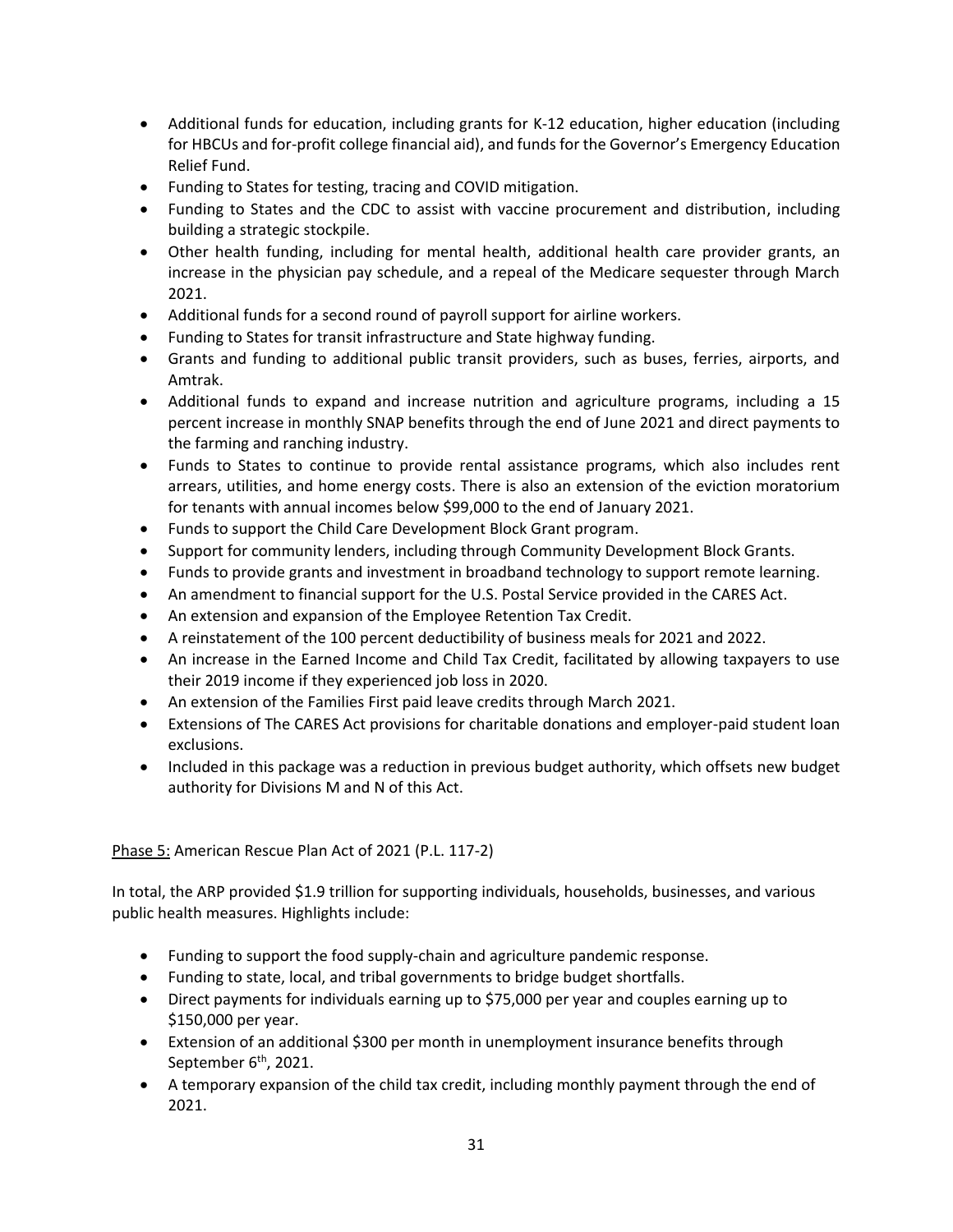- An extension of the tax credit available to employers who offer paid sick leave and paid family leave benefits through the end of fiscal year 2021.
- An extension and expansion of the Employee Retention Tax Credit.
- Additional \$7.25 billion in funds for supporting small-businesses in the form of the Paycheck Protection Program.
- Grants to state educational agencies and institutions of higher education, including funds directed to a Child Care & Development Block Grant program.
- A provision to make any student loan forgiveness passed between Dec. 31, 2020, and Jan. 1, 2026, tax-free — rather than having the forgiven debt be treated as taxable income.
- Funding for the Low-Income Home Energy Assistance Program, known as LIHEAP, to help families with home heating and cooling costs.
- Funding to temporarily boost the value of cash vouchers for the Special Supplemental Nutrition Program for Women, Infants, and Children (WIC) up to \$35 per month for women and children for a four-month period during the pandemic.
- Funding for programs authorized under the Older Americans Act, including support for nutrition programs, community-based support programs and the National Family Caregiver Support Program.
- Allocation of \$37 million to the Commodity Supplemental Food Program for low-income seniors.
- Allocation of \$7.5 billion to track, administer and distribute COVID-19 vaccines.
- Another \$46 billion will go toward diagnosing and tracing coronavirus infections, and \$2 billion will go toward buying and distributing various testing supplies and personal protective equipment.
- Funding for specific industries, including to the Small Business Administration to support "restaurants and other food and drinking establishments," as well as funds for the Shuttered Venue Operators Grant
- Funding for the Small Business Administration EIDL program, with some funds prioritized for businesses with fewer than 10 employees.
- Funding to support the transportation sector, including allocations for transit, airports, and temporary payroll support for the aerospace manufacturing industry.
- Allocation of funds for emergency rental assistance, including \$5 billion for emergency housing vouchers for people experiencing homelessness, survivors of domestic violence and victims of human trafficking.
- Funding to preserve the solvency of multiemployer pension funds.
- Cybersecurity funding to be used for technology modernization.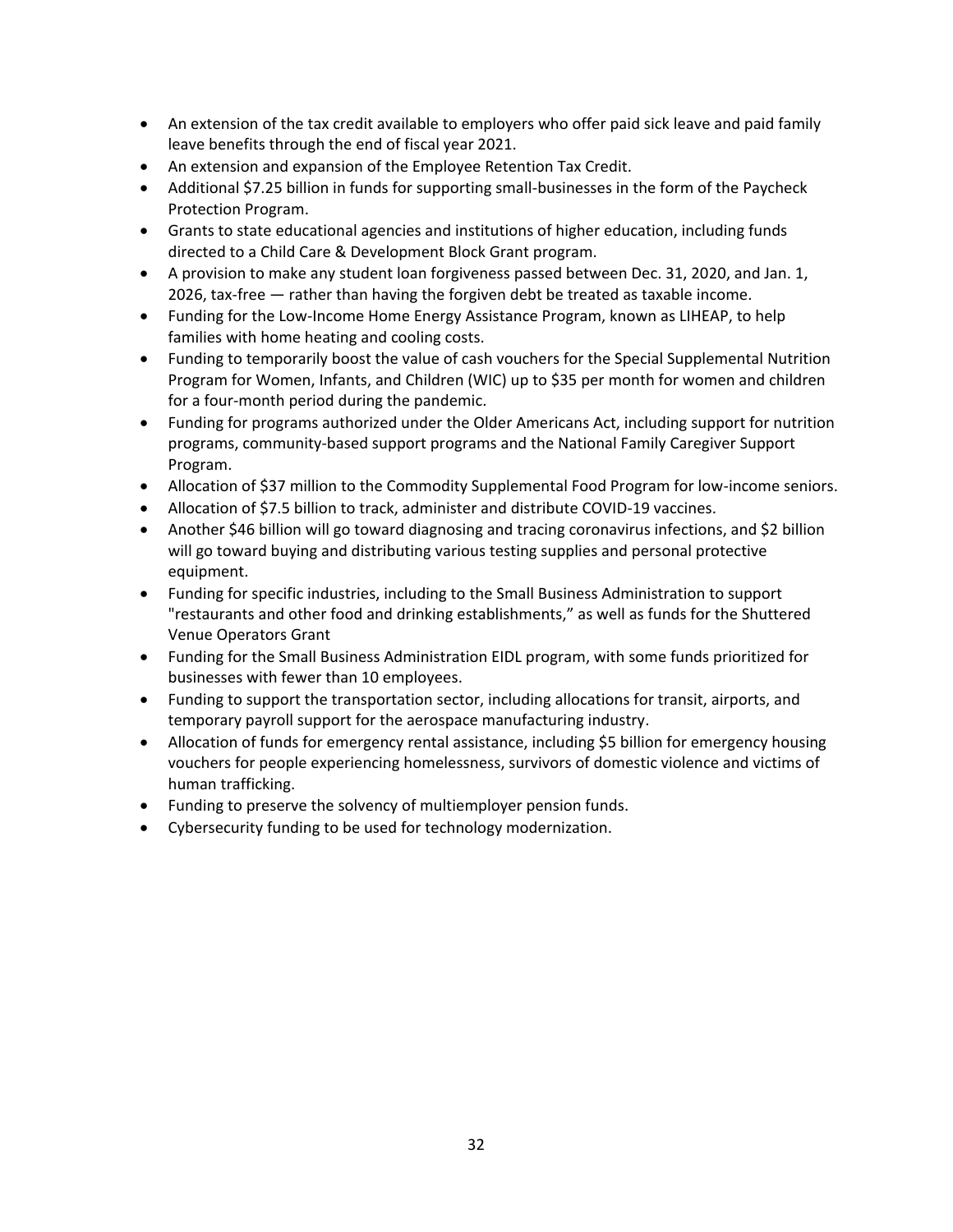# <span id="page-32-0"></span>References

- Alon, T., M. Doepke, J. Olmstead-Ramsey, and M. Tertilt. 2020. *The Impact of COVID-19 on Gender Equality*. NBER Working Paper 26947. Cambridge, MA: National Bureau of Economic Research.
- Altonji, J., Z. Contractor, L. Finamor, R. Haygood, I. Lindenlaub, C. Meghir, C. O'Dea, D. Scott, L. Wang, and E. Washington. 2020. *Employment Effects of Unemployment Insurance Generosity During the Pandemic.* Tobin Center for Economic Policy. New Haven, CT: Yale University.
- Altonji, J. and N. Williams. 2005. *Do Wages Rise with Job Seniority? A Reassessment. ILR Review* 58, no. 3: 370-397.
- Alvarez, F., D. Argente, and F. Lippi. 2020. *A Simple Planning Problem for COVID-19 Lockdown*. BFI Working Paper. Chicago, IL: Becker Friedman Institute.
- Angrist, J. D. and A. B. Krueger. 1992. *Estimating the Payoff to Schooling Using the Vietnam-Era Draft Lottery.* NBER Working Paper 4067. Cambridge, MA: National Bureau of Economic Research.
- Autor, D., D. Cho, L. D. Crane, M. Goldar, B. Lutz, J. Montes, W. B. Peterman, D. Ratner, D. Villar, A. Yildirmaz. 2020. *An Evaluation of the Paycheck Protection Program Using Administrative Payroll Microdata*. Working Paper.
- Autor, D., D. Cho, L. Crane, M. Goldar, B. Lutz, J. Montes, W. Peterman, D. Ratner, D. Villar Vallenas, and A. Yildirmaz. 2022. *The \$800 Billion Paycheck Protection Program: Where Did the Money Go and Why Did it Go There?*. National Bureau of Economic Research. Working Paper Series http://www.nber.org/papers/w29669
- Baqaee, D.R. and E. Farhi. 2020. *Nonlinear Production Networks with an Application to the COVID-19 Crisis.* CEPR Discussion Paper No. DP14742. [https://papers.ssrn.com/sol3/papers.cfm?abstract\\_id=3603974.](https://papers.ssrn.com/sol3/papers.cfm?abstract_id=3603974)
- Baker, S., N. Bloom, S. Davis, and S. Terry. 2020. *Covid-Induced Economic Uncertainty*. NBER Working Paper 26983. Cambridge, MA: National Bureau of Economic Research.
- Bartik, A., M. Bertrand, F. Lin, J. Rothstein, and M. Unrath. 2020a. *Measuring the Labor Market Onset of the COVID-19 Crisis*. BFI Working Paper No. 2020-83. Chicago, IL: Becker Friedman Institute.
- Bartik, A., Z. Cullen, E. Glaeser, M. Luca, C. Stanton, and A. Sunderam. 2020b. *The Targeting and Impact of Paycheck Protection Program Loans to Small Businesses*. NBER Working Paper 27623. Cambridge, MA: National Bureau of Economic Research.
- Bhuller, M., M. Mogstad, K. G. Salvanes. 2017. *Life-Cycle Earnings, Education Premiums, and Internal Rates of Return.* Journal of Labor Economics 35, no. 4: 993-1030.
- Bureau of Economic Analysis. 2021. *COVID-19 and Recovery: Estimates From Payment Card Transactions.* https://www.bea.gov/recovery/estimates-from-payment-card-transactions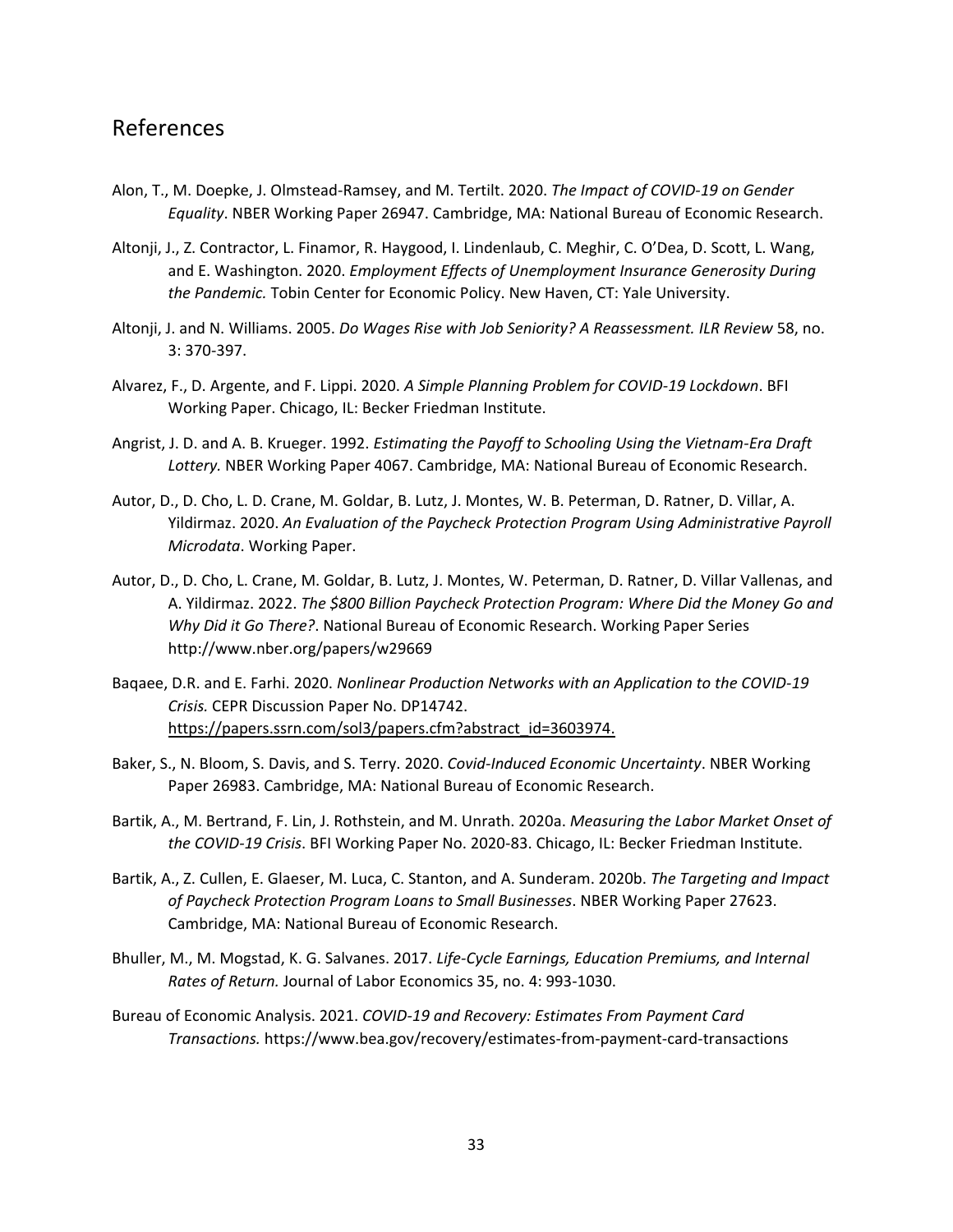- Burns, A., D. van der Mensbrugghe, and H. Timmer. 2006. *Evaluating the Economic Consequences of Avian Influenza.* World Bank. [https://web.worldbank.org/archive/website01003/WEB/IMAGES/EVALUATI.PDF.](https://web.worldbank.org/archive/website01003/WEB/IMAGES/EVALUATI.PDF)
- CBO (Congressional Budget Office). 2020. *The Effects of Pandemic-Related Legislation on Output.* https://www.cbo.gov/publication/56597.
- CEA (Council of Economic Advisers). 2020. *Evaluating the Effects the Economic Response to COVID-19.* [https://www.whitehouse.gov/wp-content/uploads/2020/08/Evaluating-the-Effects-of-the-](https://www.whitehouse.gov/wp-content/uploads/2020/08/Evaluating-the-Effects-of-the-Economic-Response-to-COVID-19.pdf)[Economic-Response-to-COVID-19.pdf.](https://www.whitehouse.gov/wp-content/uploads/2020/08/Evaluating-the-Effects-of-the-Economic-Response-to-COVID-19.pdf)
- CEA (Council of Economic Advisers). 2019. *Government Employment and Training Programs: Assessing the Evidence on Their Performance.* https://www.whitehouse.gov/wp-content/ uploads/2019/06/Government-Employment-and-Training-Programs.pdf.
- CEA (Council of Economic Advisers). 2019. *Mitigating the Impact of Pandemic Influenza through Vaccine Innovation.* [https://www.whitehouse.gov/wp-content/uploads/2019/09/Mitigating-the-Impact](https://www.whitehouse.gov/wp-content/uploads/2019/09/Mitigating-the-Impact-of-Pandemic-Influenza-through-Vaccine-Innovation.pdf)[of-Pandemic-Influenza-through-Vaccine-Innovation.pdf.](https://www.whitehouse.gov/wp-content/uploads/2019/09/Mitigating-the-Impact-of-Pandemic-Influenza-through-Vaccine-Innovation.pdf)
- Chetty, R., J. Friedman, N. Hendren, and M. Stepner. 2020. *How Did COVID-19 and Stabilization Policies Affect Spending and Employment? A New Real-Time Economic Tracker Based on Private Sector Data.* Working Paper 2020-05. Cambridge, MA: Opportunity Insights.
- Chetty, R., J. N. Friedman, N. Hendren, M. Stepner, and the Opportunity Insights Team. 2020. *How Did COVID-19 and Stabilization Policies Affect Spending and Employment? A New Real-Time Economic Tracker Based on Private Sector Data.* [https://opportunityinsights.org/wp](https://opportunityinsights.org/wp-content/uploads/2020/05/tracker_paper.pdf)[content/uploads/2020/05/tracker\\_paper.pdf.](https://opportunityinsights.org/wp-content/uploads/2020/05/tracker_paper.pdf)
- Coibion, O., Y. Gorodnichenko, and M. Weber. 2020. *The cost of the covid-19 crisis: Lockdowns, macroeconomic expectations, and consumer spending.* NBER Working Paper 27141. Cambridge, MA: National Bureau of Economic Research.
- Coombs, K., Dube, A., Jahnke, C., Kluender, R., Naidu, S., & Stepner, M. (2021). *Early Withdrawal of Pandemic Unemployment Insurance: Effects on Earnings, Employment and Consumption*. Working paper. https://files.michaelstepner.com/pandemicUIexpiration-paper.pdf.
- Dube, Arindrajit. 2021. *Early impact of the expiration of pandemic unemployment insurance programs.* Working Paper.
- Eichenbaum, M., S. Rebelo, and M. Trabandt. 2020. *The Macroeconomics of Epidemics.* NBER Working Paper 26882. Cambridge, MA: National Bureau of Economic Research.
- Fairlie, R.W., K. Couch, and H. Xu. 2020. *The Impacts of Covid-19 on Minority Unemployment: First Evidence from April 2020 CPS Microdata*. NBER Working Paper 27246. Cambridge, MA: National Bureau of Economic Research.
- Faulkender, M., R. Jackman, and S. Miran. 2020. *The Job-Preservation Effects of Paycheck Protection Program Loans*. Treasury Office of Economic Policy Working Paper 2020-01. Washington, DC: The Department of the Treasury.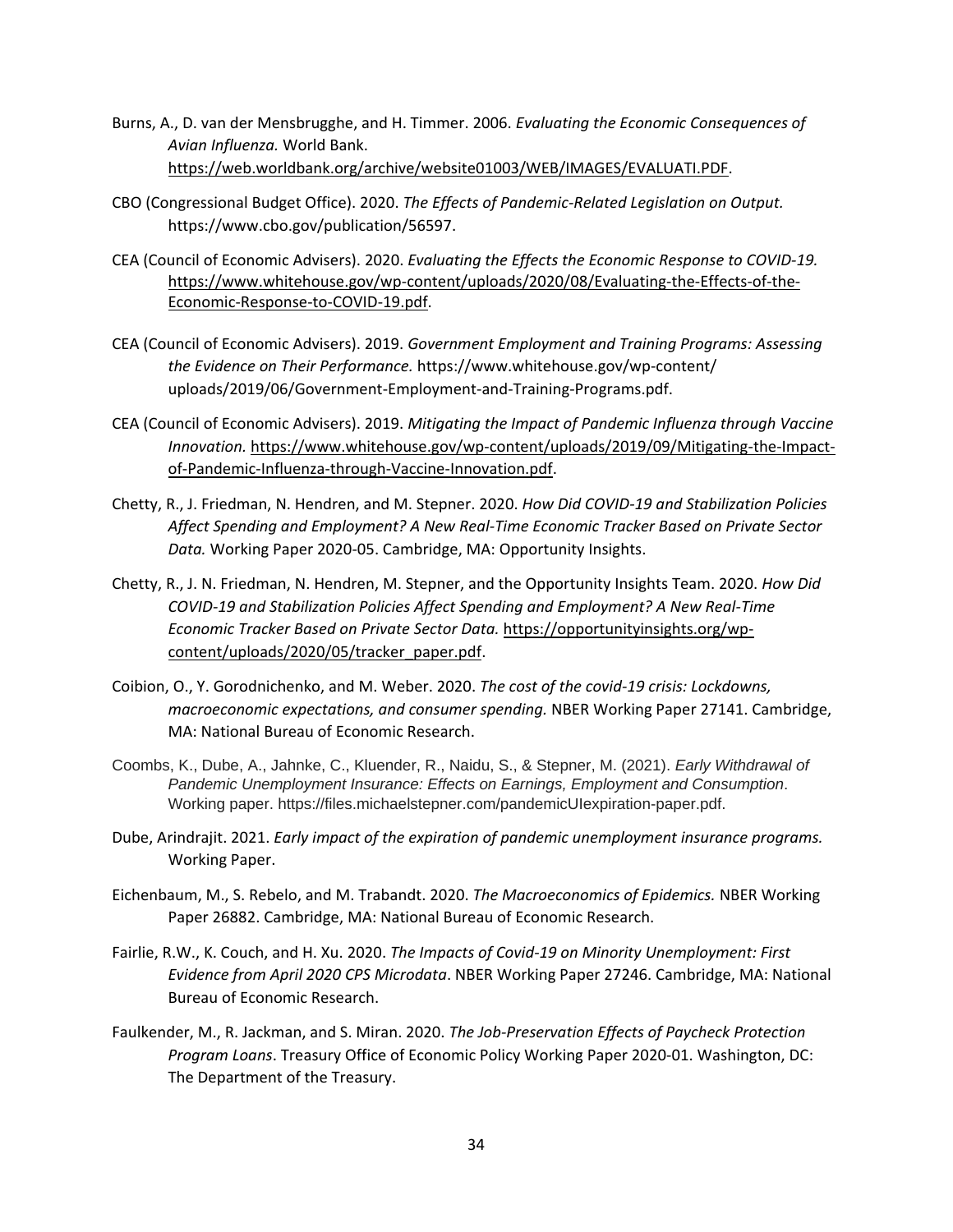- Ganong, P., F. Greig, P. Noel, D. Sullivan, and J. Vavra. 2021. *Micro and Macro Disincentive Effects of Expanded Unemployment Benefits.* University of Chicago, Becker Friedman Institute for Economics Working Paper.
- GAO (Government Accountability Office). 2020. *Urgent Actions Needed to Better Ensure an Effective Federal Response*. https://www.gao.gov/reports/GAO-21-191/.
- JHU (Johns Hopkins University). 2020. COVID-19 United States Cases by County*.* [https://coronavirus.jhu.edu/us-map.](https://coronavirus.jhu.edu/us-map)
- Jonas, O. 2013. *Pandemic Risk.* Background paper, World Bank. [https://www.worldbank.org/content/dam/Worldbank/document/HDN/Health/WDR14\\_bp\\_Pan](https://www.worldbank.org/content/dam/Worldbank/document/HDN/Health/WDR14_bp_Pandemic_Risk_Jonas.pdf) [demic\\_Risk\\_Jonas.pdf.](https://www.worldbank.org/content/dam/Worldbank/document/HDN/Health/WDR14_bp_Pandemic_Risk_Jonas.pdf)
- Klien, A., Smith, E. 2020. *Explaining the economic impact of COVID-19: Core industries and the Hispanic workforce. Middle Class Memos*. Brookings. https://www.brookings.edu/research/explainingthe-economic-impact-of-covid-19-core-industries-and-the-hispanic-workforce/
- Kilbourne, E.D. 2006. *Influenza Pandemics of the 20th Century. Emerging Infectious Diseases* 12, no. 1: 9- 14.
- Marinescu, I. E., D. Skandalis, and D. Zhao. 2020. *Job Search, Job Posting and Unemployment Insurance During the COVID-19 Crisis.* Working Paper.
- Markel, H., H. Lipman, J. Navarro, A. Sloan, J. Michalsen, A. Stern, and M. Cetron. 2007. *Nonpharmaceutical Interventions Implemented by US Cities During the 1918-1919 Influenza Pandemic. Jama* 298, no. 6: 644-654.
- McKibbin, W. 2009. *The Swine Flu Outbreak and Its Global Economic Impact*. [https://www.brookings.edu/on-the-record/the-swine-flu-outbreak-and-its-global-economic](https://www.brookings.edu/on-the-record/the-swine-flu-outbreak-and-its-global-economic-impact/#:~:text=Fearing%20this%20outbreak%20may%20lead,a%20lack%20of%20public%20confidence)[impact/#:~:text=Fearing%20this%20outbreak%20may%20lead,a%20lack%20of%20public%20co](https://www.brookings.edu/on-the-record/the-swine-flu-outbreak-and-its-global-economic-impact/#:~:text=Fearing%20this%20outbreak%20may%20lead,a%20lack%20of%20public%20confidence) [nfidence.](https://www.brookings.edu/on-the-record/the-swine-flu-outbreak-and-its-global-economic-impact/#:~:text=Fearing%20this%20outbreak%20may%20lead,a%20lack%20of%20public%20confidence)
- McKibbin, W., and A. Sidorenko. J. 2006. *Global Macroeconomic Consequences of Pandemic Influenza.* Lowy Institute for International Policy. [https://www.lowyinstitute.org/sites/default/files/pubfiles/McKibbin\\_Sidorenko%2C\\_Global\\_ma](https://www.lowyinstitute.org/sites/default/files/pubfiles/McKibbin_Sidorenko%2C_Global_macroeconomic_1.pdf) [croeconomic\\_1.pdf.](https://www.lowyinstitute.org/sites/default/files/pubfiles/McKibbin_Sidorenko%2C_Global_macroeconomic_1.pdf)
- Neilson, C., J. Humphries, and G. Ulyssea. 2020. *Information Frictions and the Paycheck Protection Program*. NBER Working Paper 27624. Cambridge, MA: National Bureau of Economic Research.
- Parolin, Z., M.A. Curran, J. Matsudaira, J. Waldfogel, and C. Wimer. 2020. *Monthly Poverty Rates in the United States during the COVID-19 Pandemic*. Poverty and Social Policy Working Paper.
- Parolin, Z., M.A. Curran, and C. Wimer. 2020. *The CARES Act and Poverty in the COVID-19 Crisis. Poverty and Social Policy Brief,* 4 no. 8.
- Ruhle, Stephanie, Leticia Miranda and Michael Capetta. "PPP likely saved 35 million jobs, says JP Morgan CEO Jamie Dimon." *NBC News*, Aug 11, 2020. Accessed at